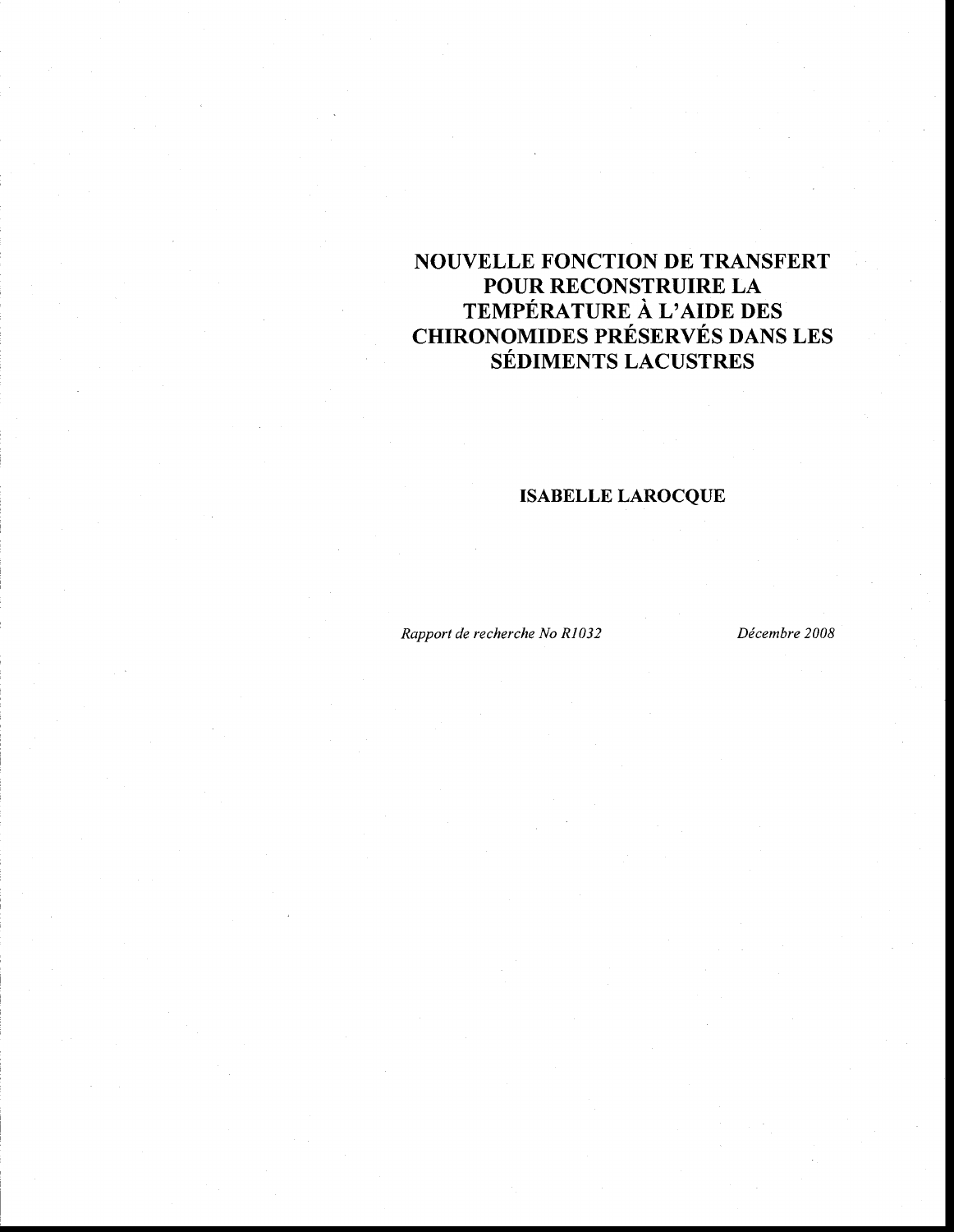# **Table des matières**

| 1. | Abstract                                                          | 5 <sub>1</sub> |
|----|-------------------------------------------------------------------|----------------|
| 2. | Introduction                                                      | 6              |
| 3. | <b>Sampling sites</b>                                             | 9              |
| 4. | <b>Methods</b>                                                    | 10             |
|    | 4.1 Chironomid analysis                                           | 10             |
|    | 4.2 Statistics                                                    | 11             |
| 5. | <b>Results</b>                                                    | 12             |
|    | 5.1 Distribution of chironomids in the training set lakes         | 12             |
|    | 5.2 Identification of lakes based on their chironomid composition | 14             |
|    | 5.3 Unimodal distribution                                         | 15             |
|    | 5.4 Development of the transfer function                          | 15             |
|    | 5.5 Temperature optima                                            | 17             |
|    | 5.6 Comparison of reconstruction                                  | 18             |
| 6. | <b>Discussion</b>                                                 | 21             |
|    | 6.1 Chironomids and temperature                                   | 21             |
|    | 6.1.1 Cold indicators                                             | 21             |
|    | 6.1.2. Warm indicators                                            | 23             |
|    | 6.1.3. Temperature optima                                         | 23             |
|    | 6.2 Transfer function                                             | 24             |
|    | 6.3 Temperature reconstructions                                   | 25             |
| 7. | Conclusion                                                        | 26             |
| 8. | Acknowledgements                                                  | 27             |
| 9. | <b>References</b>                                                 | 28             |

2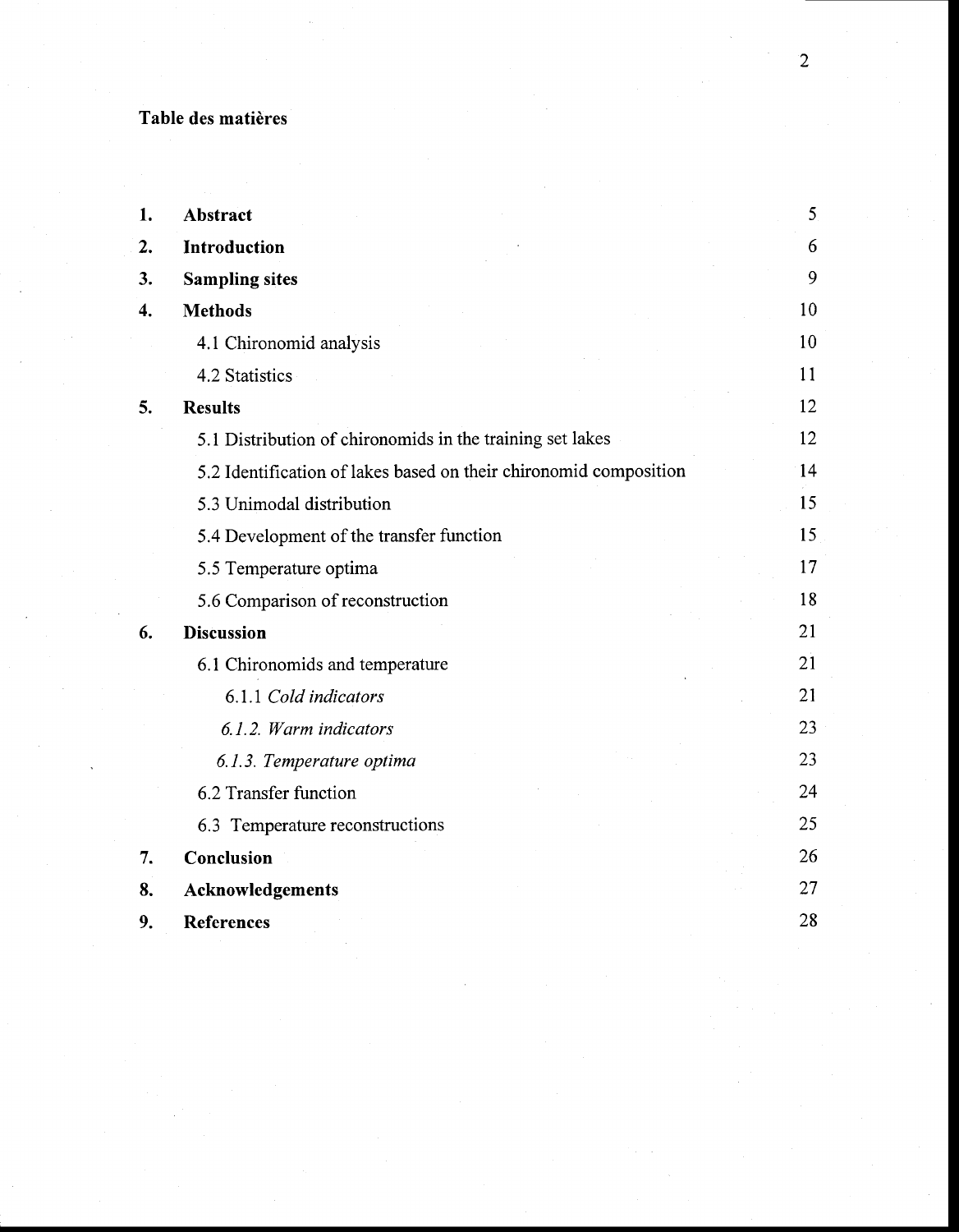# Liste des **Figures**

| Fig. 3. Example of the improvement in taxonomy from Walker et al. (1997)          |
|-----------------------------------------------------------------------------------|
|                                                                                   |
| Fig. 4. Location map of the studied sites. The numbers are the 60 lakes from      |
| Larocque et al. (2006) and the white circle indicate the location of the thirteen |
|                                                                                   |
| Fig. 5. Method for extracting the chironomid head capsules from lake sediment9    |
| Fig. 6. Corynocera oliveri: the identification is based on the large tooth on the |
|                                                                                   |
| Fig. 7. Distribution of chironomid taxa in the 73 lakes of the training set 12    |
| Fig. 8. Canonical analysis (CA) of the lakes categorized by their mean            |
|                                                                                   |
|                                                                                   |
| Fig. 10. Comparison of temperature reconstructions in two lakes of Southampton    |
| Island. The arrow indicates the present mean August air temperature 18            |
| Fig. 11. Reconstruction at Lac du Sommet, Québec. The arrow indicates             |
|                                                                                   |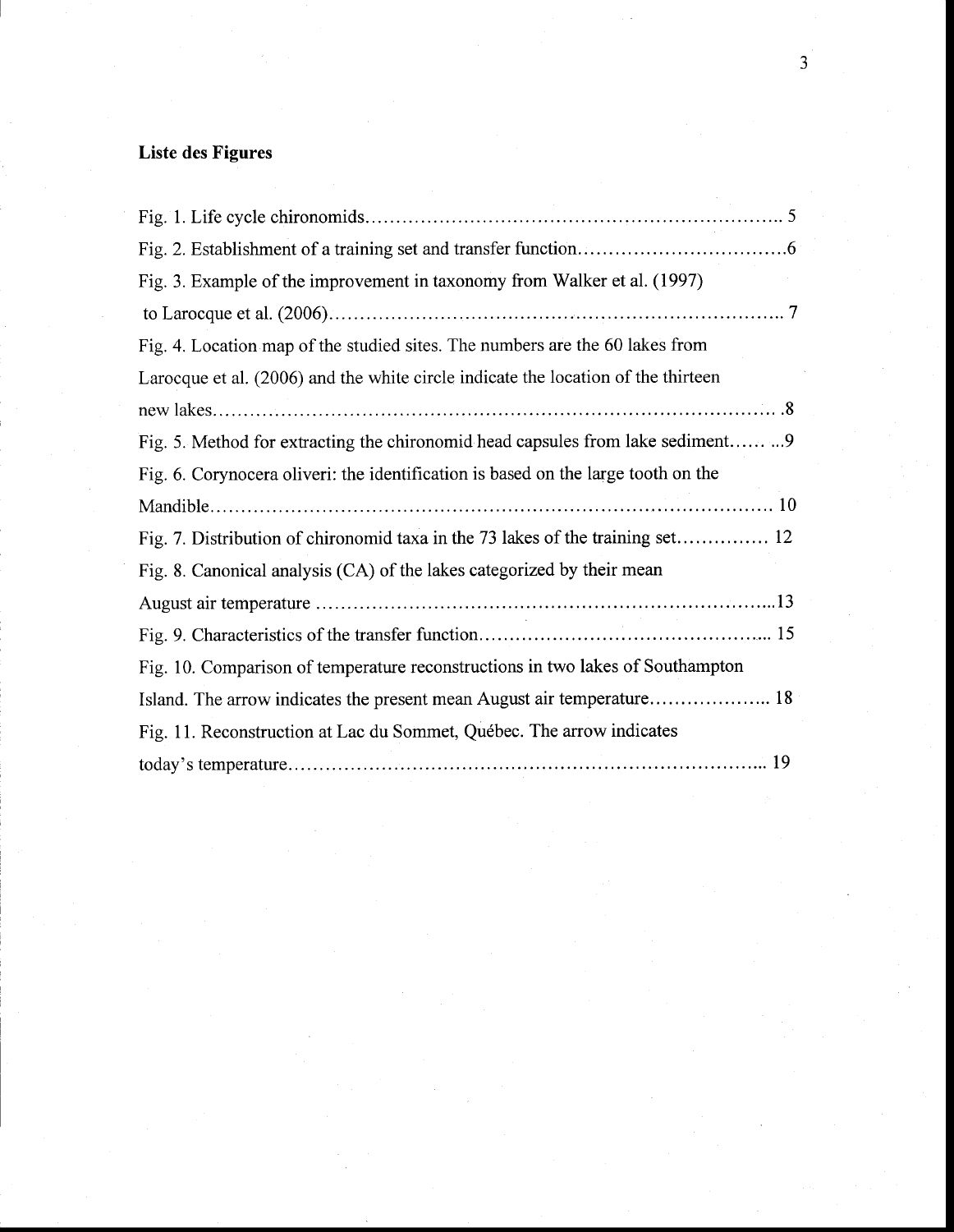# **Liste des tableaux**

| Table 2. Comparison between temperature optima from both transfer functions17        |
|--------------------------------------------------------------------------------------|
| Table 3. Comparison of temperature optima with other transfer functions23            |
| Table 4. Comparison of Canadian transfer functions: statistics and characteristics24 |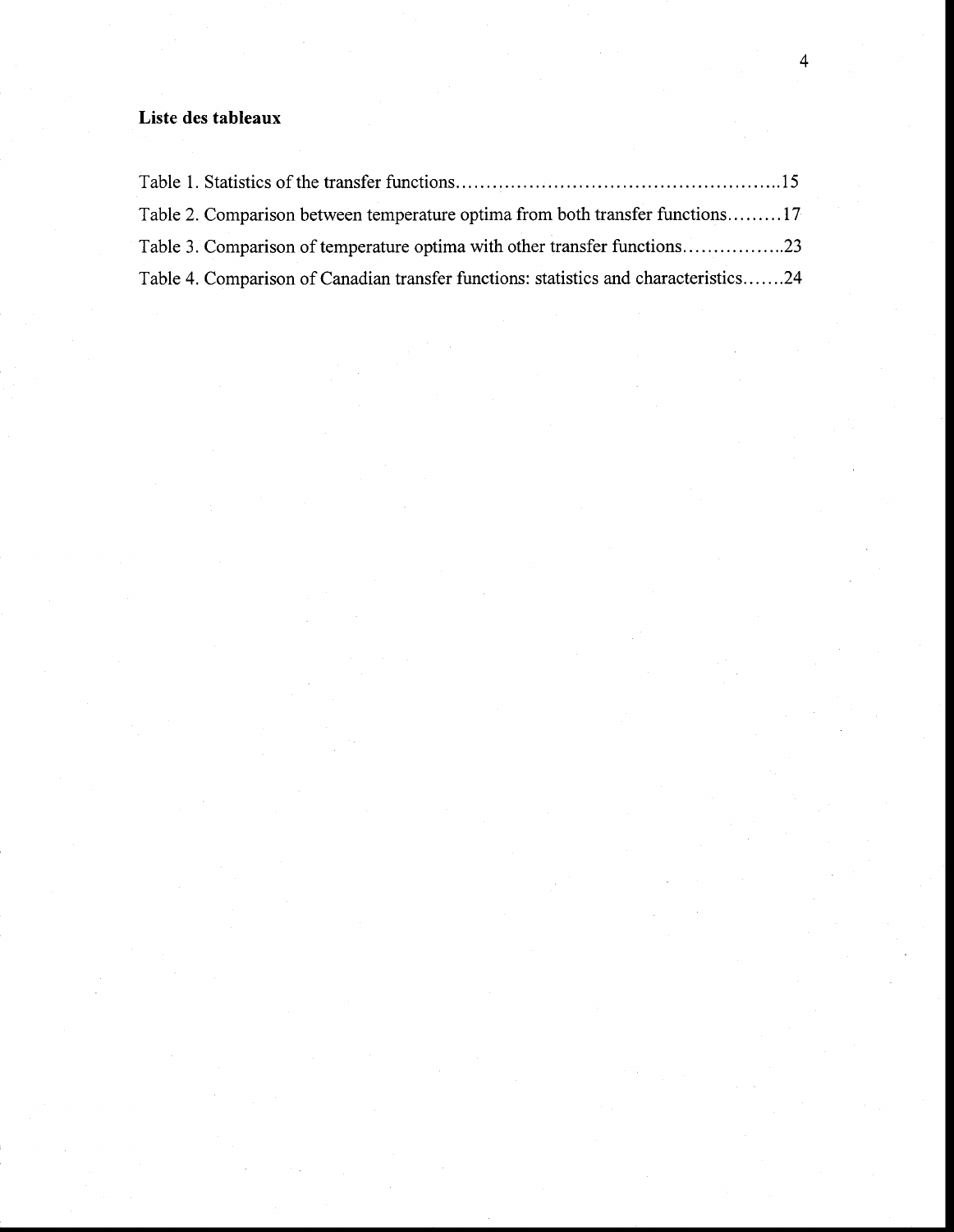#### **1. Abstract**

The distribution of chironomid larvae was studied in 73 lakes from Québec to Ellesmere Island, covering a temperature gradient of 24.5°C. Cold lakes (i.e. mean August air temperature <10°C) had chironomid assemblages significantly different than lakes with warm (i.e. mean August air temperature  $>15^{\circ}$ C) temperatures. Taxa restricted to cold lakes were *Eukiefferiella, Corynocera ambigua, Paracladius, Pseudodiamesa* and *Abiskomyia.* Taxa only found in warm lakes were Sergentia longiventris, Lauterborniella, *Corynoneura* type 2, *Pseudorthocladius* and *Polypedilum.* Most of the taxa (62%) had a unimodal distribution and those with linear distribution were either taxa composed of undifferentiated specimens *(Cricotopus, Tanytarsus* without spur, *Procladius)* or found in very low abundances. A weighted-average-partial-Ieast square model with two components was developed for quantitatively reconstruct mean August air temperature. This model yielded a coefficient of correlation of 0.87, a root-mean-square error (RMSEP) of prediction of 1.67°C and a maximum bias of 2.33°C. The temperature optima obtained were comparable to those obtained from various transfer functions worldwide, except for *Microtendipes, Cladotanytarsus* and *Psectrocladius septentrionalis-group.* The divergence might be due to variation in the taxonomy used. When this transfer function was applied to three lakes, the inference at the surface of each lake compared weIl (by 0.2-0.3°C) with instrumental data, suggesting that, although the RMSEP is high, the error of the estimates is weIl below the RMSEP calculated by the model. Although this model performs well, other lakes should be added to get a better distribution of sorne of the taxa in the training sets, obtain betler temperature optima for each taxon and possibly obtain a transfer function even more powerful.

5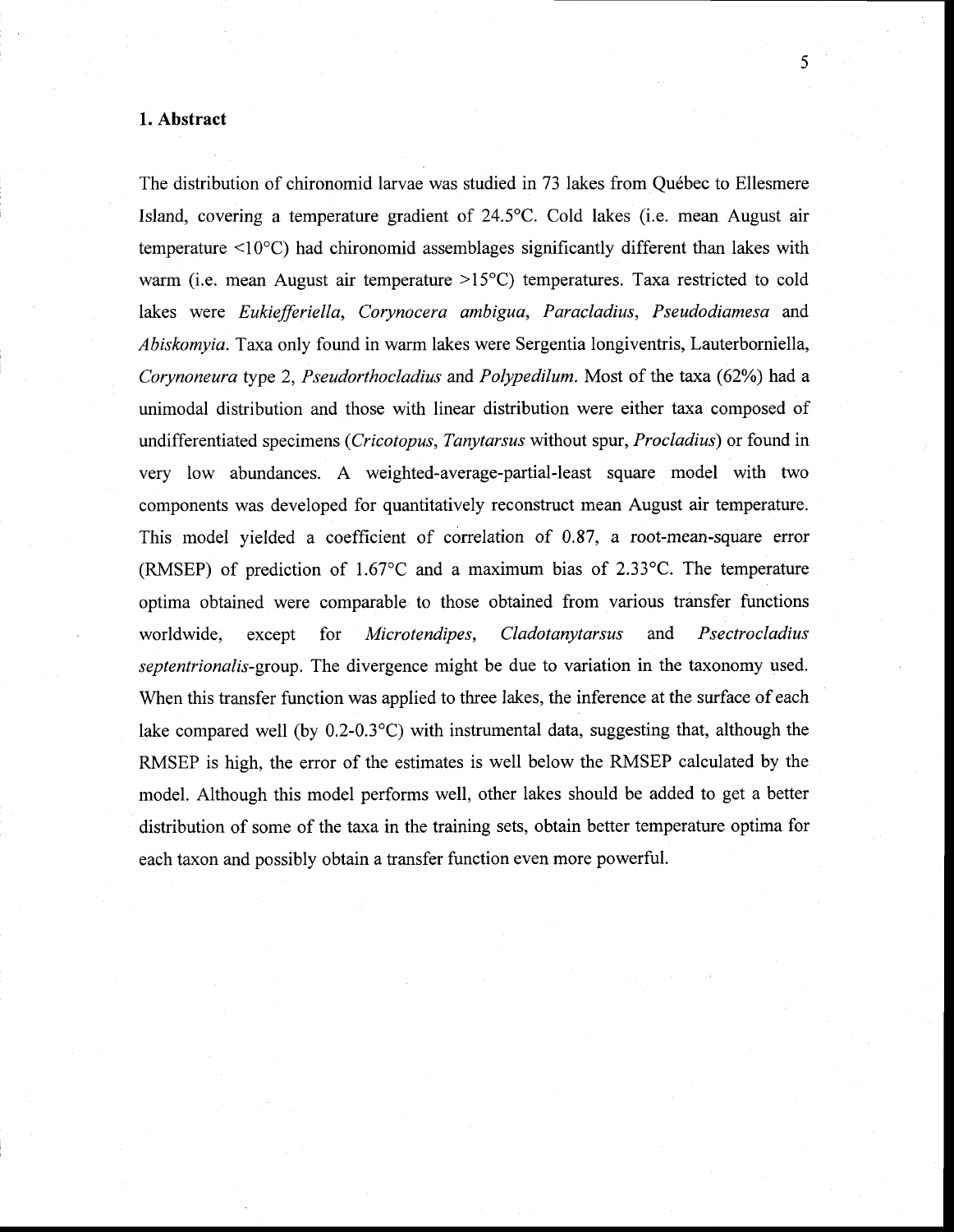### **2. Introduction**

Determining the effect of climate change on natural resources is a major concern for scientists, politicians and the general public. Although the concept of a global changing climate is starting to be widely accepted, the changes at local or regional scales are still poorly understood in many regions of the world by lack of data, or by data which does not extend beyond the so-called anthropogenic period. Paleodata are thus needed to better understand the natural variability of climate, superimposed on the climate change induced by human activities. One major source of paleodata can be extracted from lake sediments by analyzing biological remains. The larvae of chironomids (non-biting midges), living in aquatic environments such as lakes, ponds and rivers have a head capsule made of chitine, a substance which preserves for thousands of years in the sediment. While most stages of the larvae development are influenced by temperature, either water or air (Fig. 1), it was suggested in the late 1980's that chironomids could be used to reconstruct water temperature (Walker and Mathewes, 1989b).



**Fig. 1.** *Life cycle chironomids*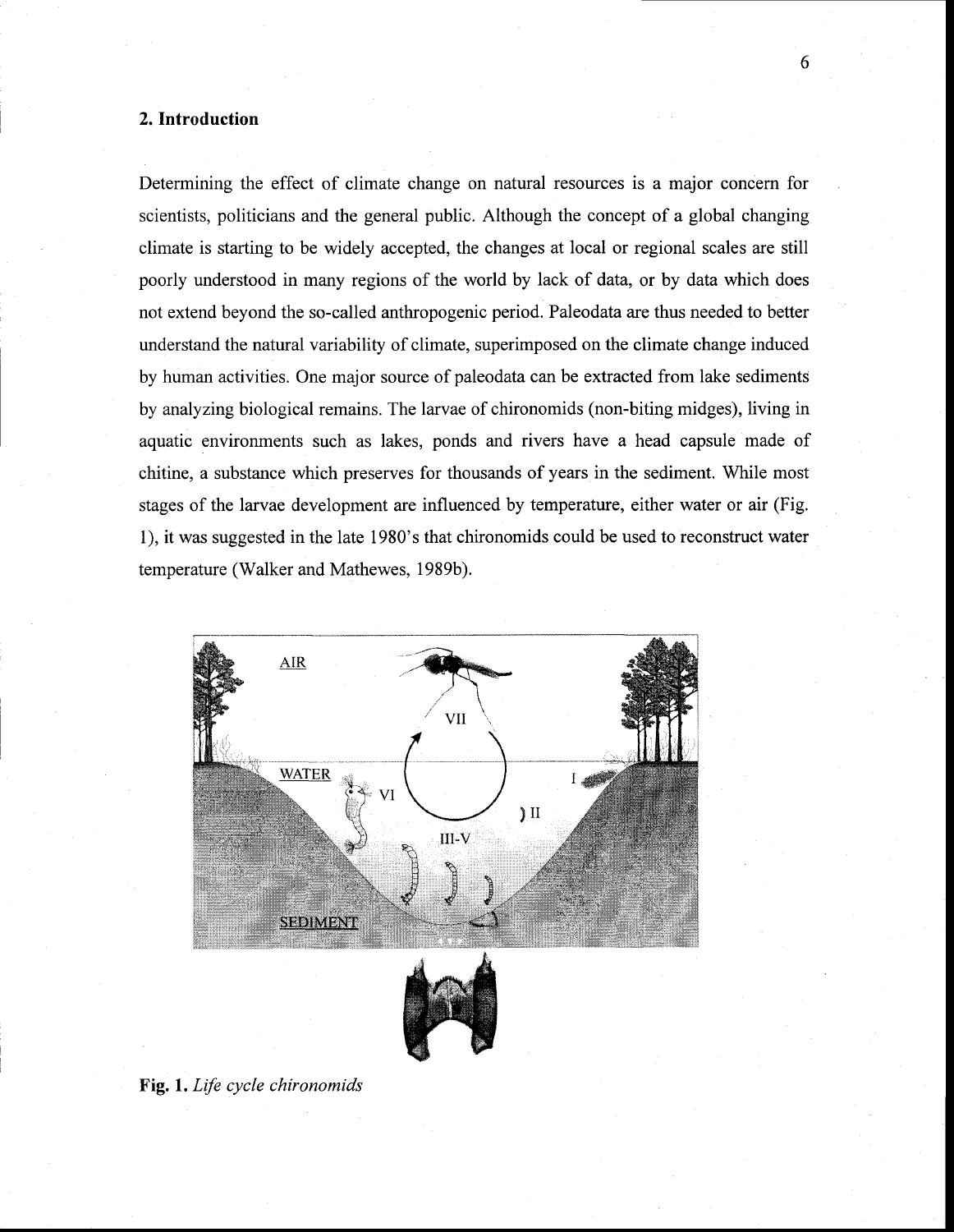This idea brought heated discussion on factors affecting the chironomid assemblages (Warwick, 1989; Walker and Mathewes, 1989b). Since then training sets established in various countries demonstrated that temperature (air and/or water) is an important factor affecting the distribution of chironomids (e.g. in Sweden (Larocque et al., 2001), Fennoscandia (Olander et aL, 1999), Norway (Brooks and Birks, 2000), Switzerland (Heiri et aL, 2003), Canada (Walker et al., 1997, Larocque et al., 2006, Rolland et aL, in press) and the United States (Porinchu et al., 2007)) and mathematical models (i.e. transfer functions) have been made to use chironomid head capsules preserved in lake sediments to quantitatively reconstruct temperature.



**Fig.** 2. *Establishment of a training set and transler function* 

7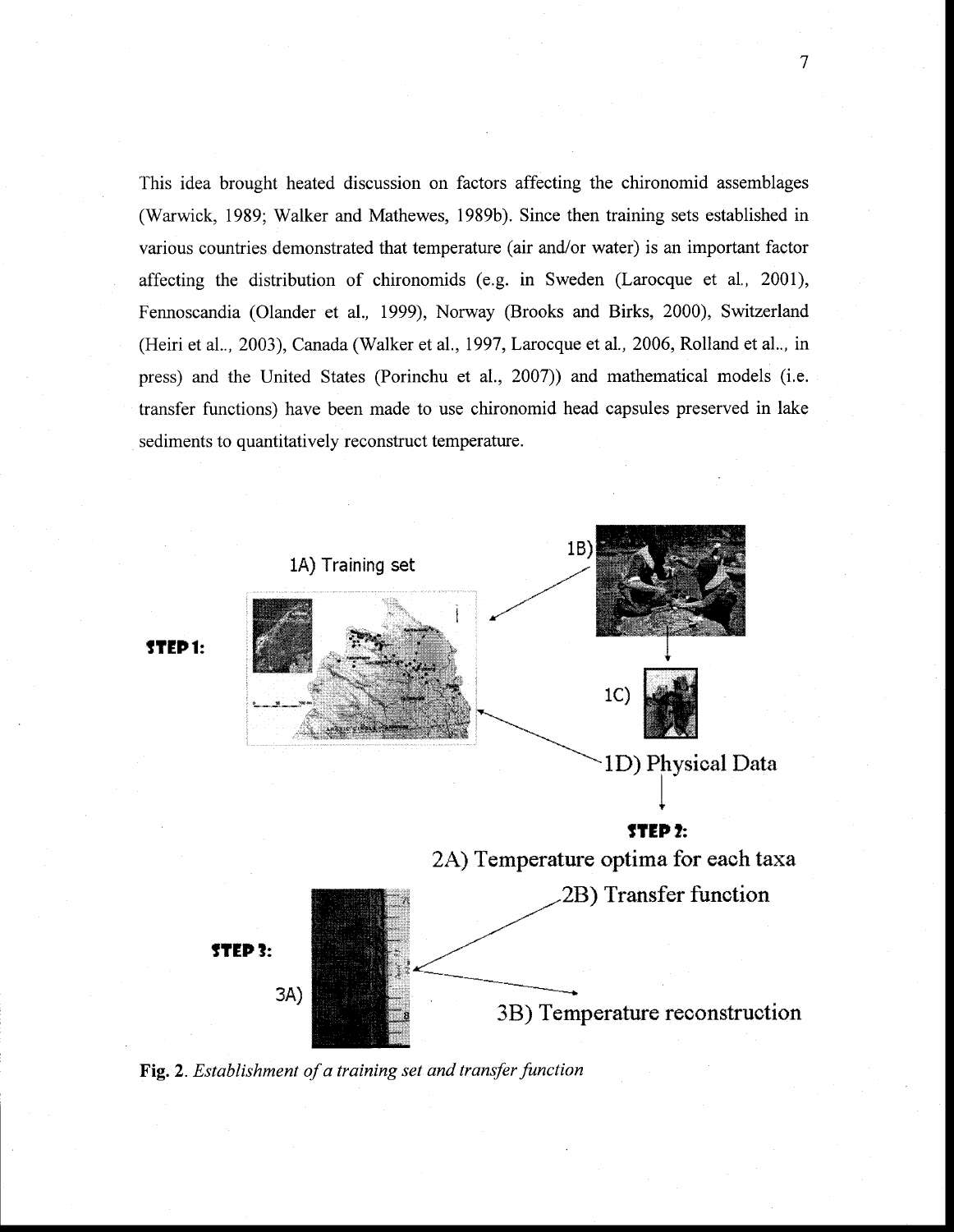Various training sets have been developed in western Canada (Barley et al., 2006), in eastern Canada (Walker et al., 1997), and the Arctic (Francis et al., 2006; Porinchu et al., in press). In 2006, a training set was developed in Québec (Larocque et al. 2006). This training set was developed to reconstruct climate in lakes in Québec, lakes which are less influenced by an oceanic climate than the lakes sampled in the training set of eastern Canada (Walker et al., 1997). Furthermore, the eastern Canada training set was based on a taxonomy which was less developed than it is presently (Fig. 3). The Québec training set included 60 lakes from 49°48'N to 59°32'N, the coefficient of correlation  $(r^2)$  was 0.67 and the root-mean-square error of prediction was 1.17°C. A detrended canonical correspondence analysis detected iinearity in the chironomid assemblages, thus redundancy analysis was used to identify the variables affecting the chironomid communities. The best models developed for quantitative reconstruction are those where most of the taxa have a unimodal distribution in the lakes of the training set. Since most taxa showed a linear distribution in the Quebec training set, more lakes were sampled south and north of the preexisting transect in the hope of obtaining a unimodal distribution of taxa, and thus a model with better predictive statistics.



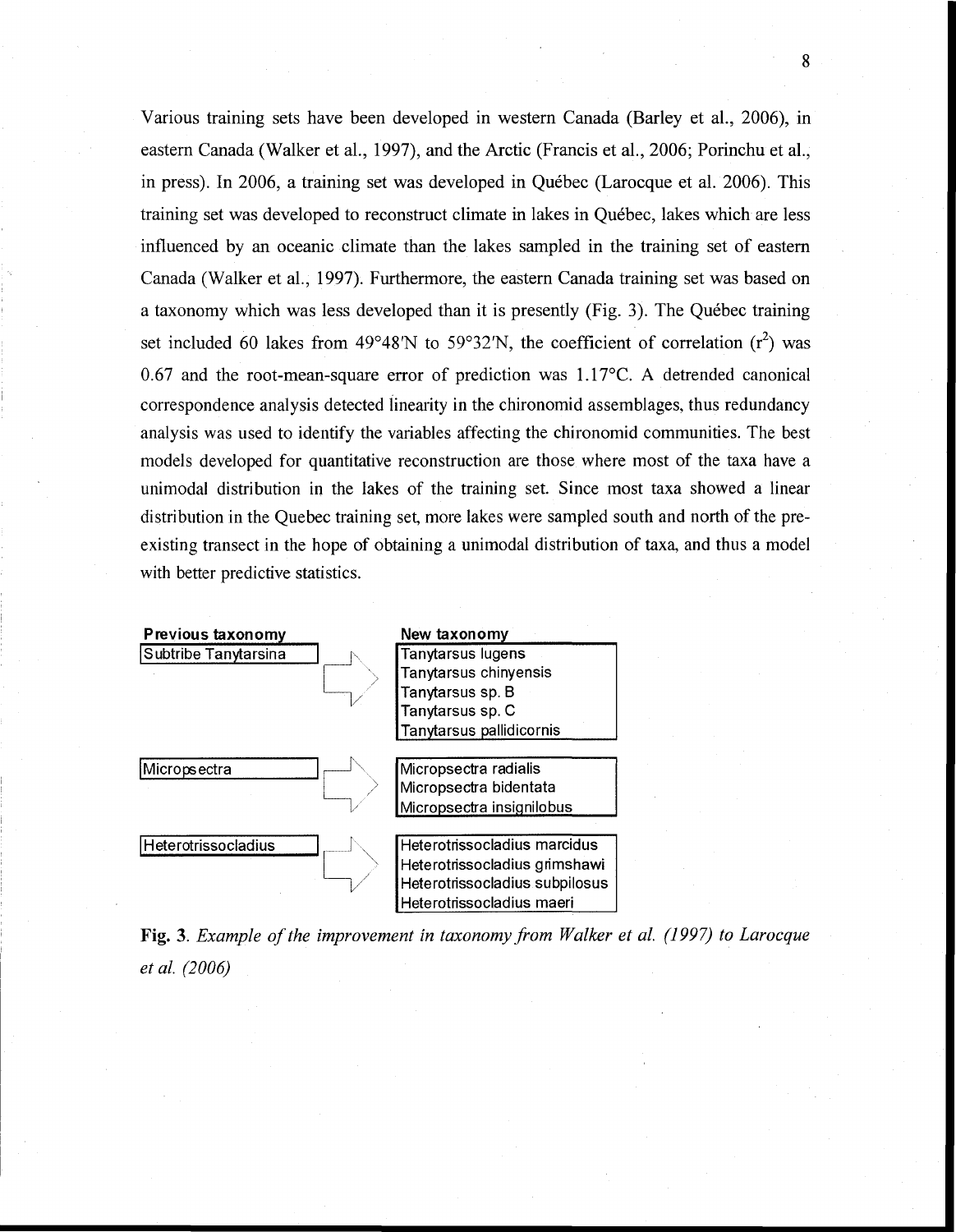#### **3. Sampling sites**

Sixty lakes between 49°48'N to 59°32'N and 75°43'W to 78°78'W were sampled for the previously published transfer function (Larocque et al., 2006). Twenty-eight physical, limnological and climatic parameters were measured in these lakes. Mean August air temperature was one of the best parameters explaining the distribution of chironomids. In the hope of obtaining a unimodal distribution of chironomid taxa, eight lakes were sampled. south of the previous transect in August 2006, and the surface sediment of thirteen lakes from northern Québec (Saulnier-Talbot et al., 2007; Fallu et al., 2005), Southampton Island (Rolland et al., 2008; Rolland et al., in press) and Ellesmere Island (Fig. 4). The new transect covers lakes from 42°32 to 81.36°N, and a temperature gradient of 24.5°C. This is the higher temperature gradient of all the Canadian training sets.



**Fig.** 4. *Location map of the studied sites. The numbers are the 60 lakes from Larocque et al. (2006) and the white circle indicate the location of the thirteen new lakes.*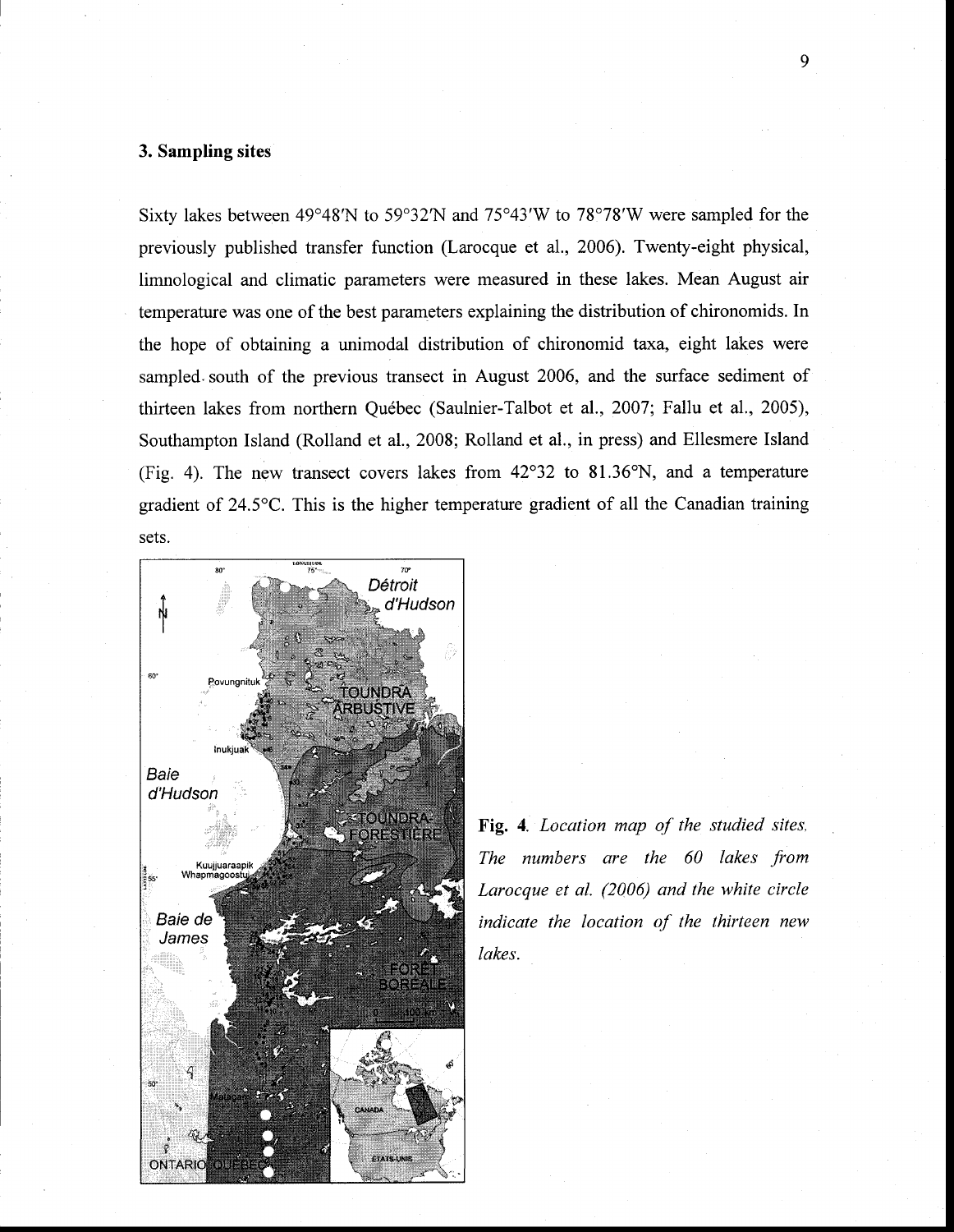## **4. Methods**

#### *4.1 Chironomid analysis*

KOH 10% was added overnight to the surface sample of the studied lakes. The samples were then sieved in a 100-um mesh, the residue was placed in a Bogorov counting tray and observed under a stereomicroscope at 20-40X. Each head capsule was individually picked and mounted on a microscope slide in a solution of Hydromatrix (Fig. 5).



Slide mounting and microscope identification

**Fig.** 5. *Method for extracting the chironomid head capsules from lake sediment*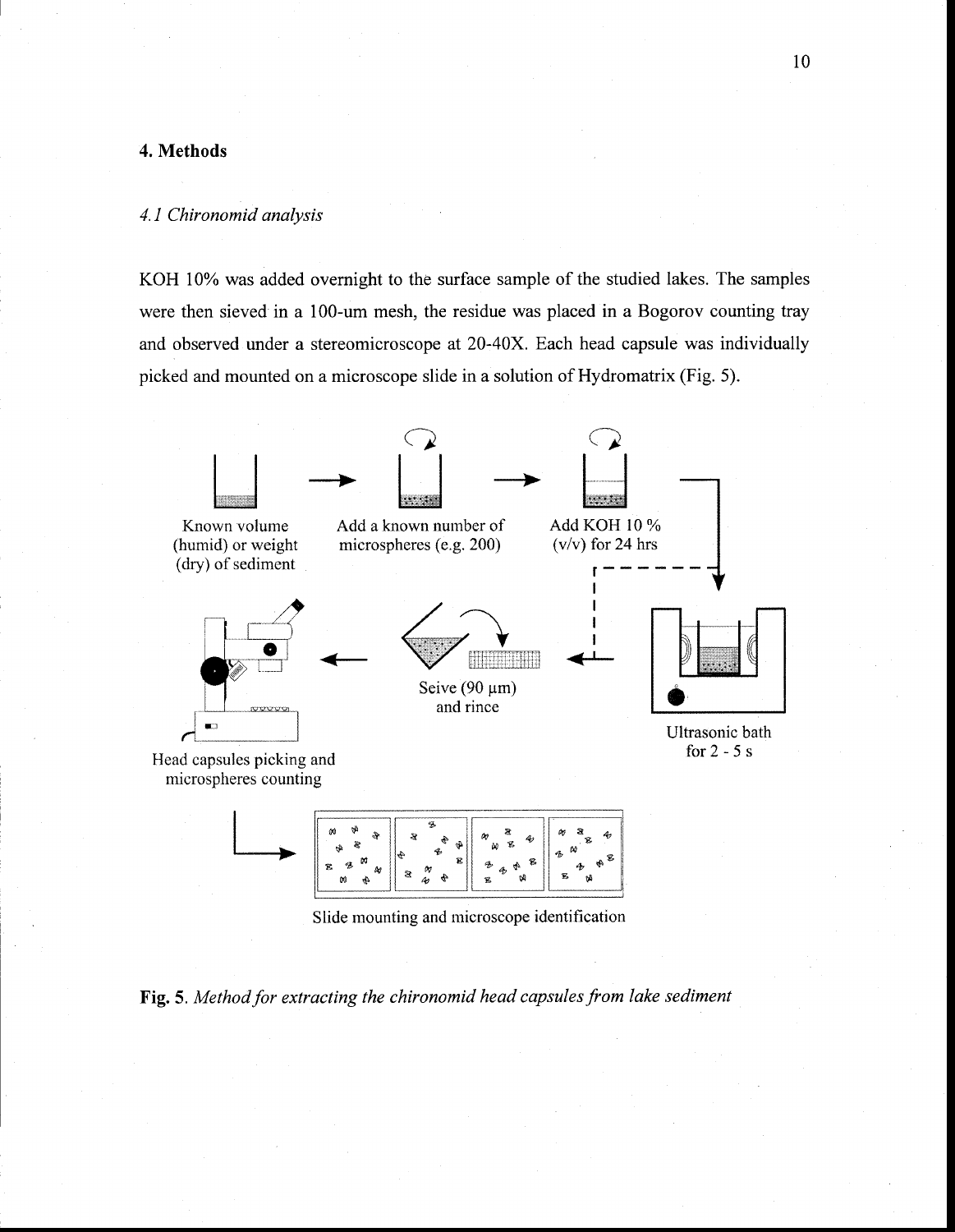Identification was made with a microscope at a magnification of 400X. The taxonomy followed mainly Wiederholm (1983), Oliver and Roussel (1983) and a taxonomie guide developed for the Quebec taxonomy (Larocque and Rolland, 2006). The Tanytarsini are identified if a mandible is present (Fig. 6). In the absence of mandible and a spur on the pedicel of the antenna, the Tanytarsini were grouped under "Tanytarsisni without spur" and if a spur was present it was grouped under "Tanytarsisni with spur". In the previous training set, *Heterotrissocladius maeri-group* was called *Heterotrissocladius brundini*group. The name has been changed following the nomenclature in Brooks et al. (2007). The name *Polypedilum* I1IC is based on the picture in Wiederholm (1983). *Corynoneura*  type 2 does not have reticulation on the head capsule. At least 50 head capsules were used for temperature reconstruction following Larocque, 2001.



**Fig.** 6. *Corynocera oliveri: the identification is based on the large tooth on the mandible* 

*4.2 Statistics* 

A correspondence analysis (CA) was used to study the variation in the chironomid assemblages in the surface sediment of the 73 lakes of the training set. A canonical correspondence analysis (CCA) was used to determine the type of distribution of each taxon. If the gradient length of the CCA analysis was larger than 3 SD, the chironomids had a unimodal distribution and weighted averaging could be used for the transfer function (Leps and Smilauer, 2004). The program  $C2$  (Juggins, 2003) was used to illustrate the abundances of each taxon. Only the taxa with at least 2% in 2 lakes were used for statistical analysis and climate reconstruction. The transfer function was created using C2.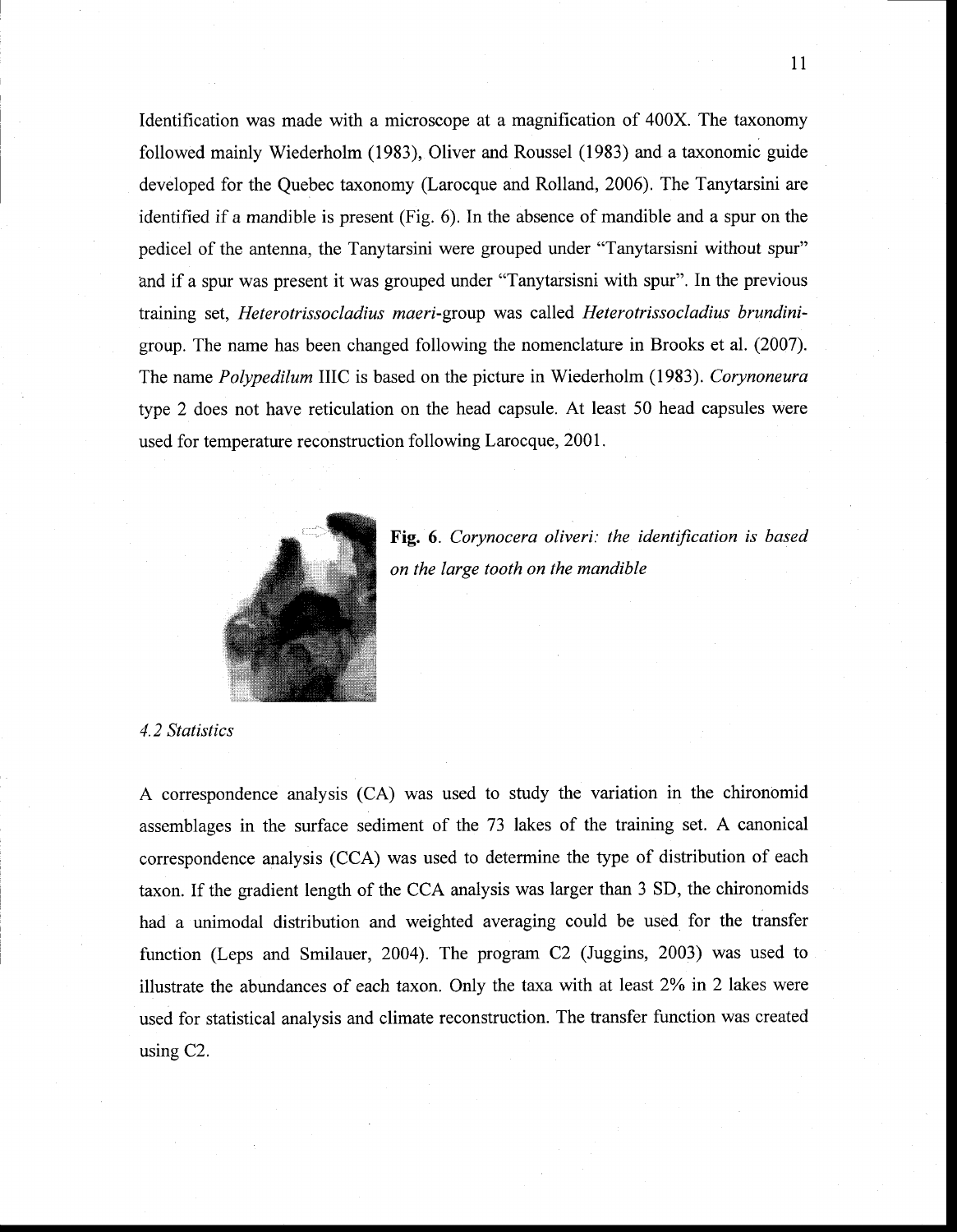#### **5. Results**

#### **5.1 Distribution of chironomids in the training** set **lakes**

Eighty taxa were found in the 73 lakes of the training set. Selected taxa are presented in figure 7. *Eukiefferiella, Corynocera ambigua, Paracladius, Pseudodiamea, Stictochironomus, Abiskomyia* and *Thiennemanimyiawere* restricted to lakes with mean August air temperature colder than 10°C. *Heterotrissocladius subpilosus-group, Heterotrissocladius maeri-group, Sergentia coracina-type. Paracricotopus, Corynoneura*  and *Corynocera oliveri* were found only in lakes colder than 15°C. *Heterotrissocladius marcidus-group* and *Heterotrissocladius grimshawi-type* were found in low numbers in lakes warmer than 12°C. *Zavrelimyia* was found in low numbers only in lakes with mean August temperature between 10 and 15°C. *Microtendipes* was found in lakes warmer than 12°C. *Psectrocladius septentrionalis-group* was restricted to lakes with mean August air temperature between 10 and 15.5°C. *Polypedilum* IUC was found in lakes with temperatures in August between 12 and 18°C. *Constempellina, Endochironomus*  and *Zalutschia zalutschicola* were restricted to lakes warmer than 10°C. *Dicrotendipes*  and *Tanytarsus chinyensis-type* were present in low numbers in only one lake colder than 10°C. Four taxa *(Sergentia longiventris-type, Lauterborniella, Corynoneura* type 2, *Pseudorthocladius* and *Paraphaenocladius* were found only in lakes warmer than 15°C. Group of taxa (i.e Cricotopus, Procladius) or Tanytarsus without spur (comprising taxa of the Subtribe Tanytarsina which did not have mandibles for identification) were found in most of the lakes.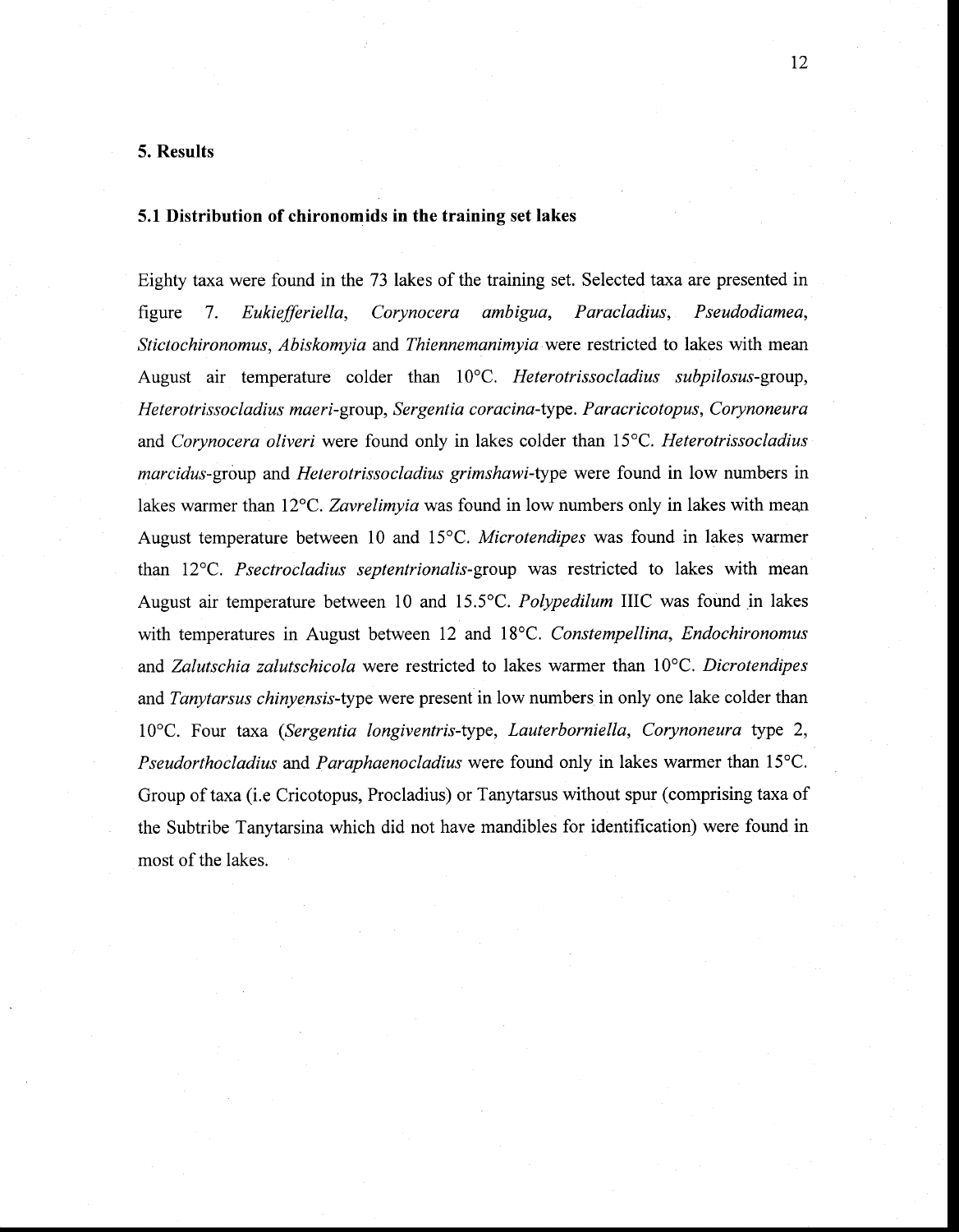

Fig. 7. Distribution of chironomid taxa in the 73 lakes of the training set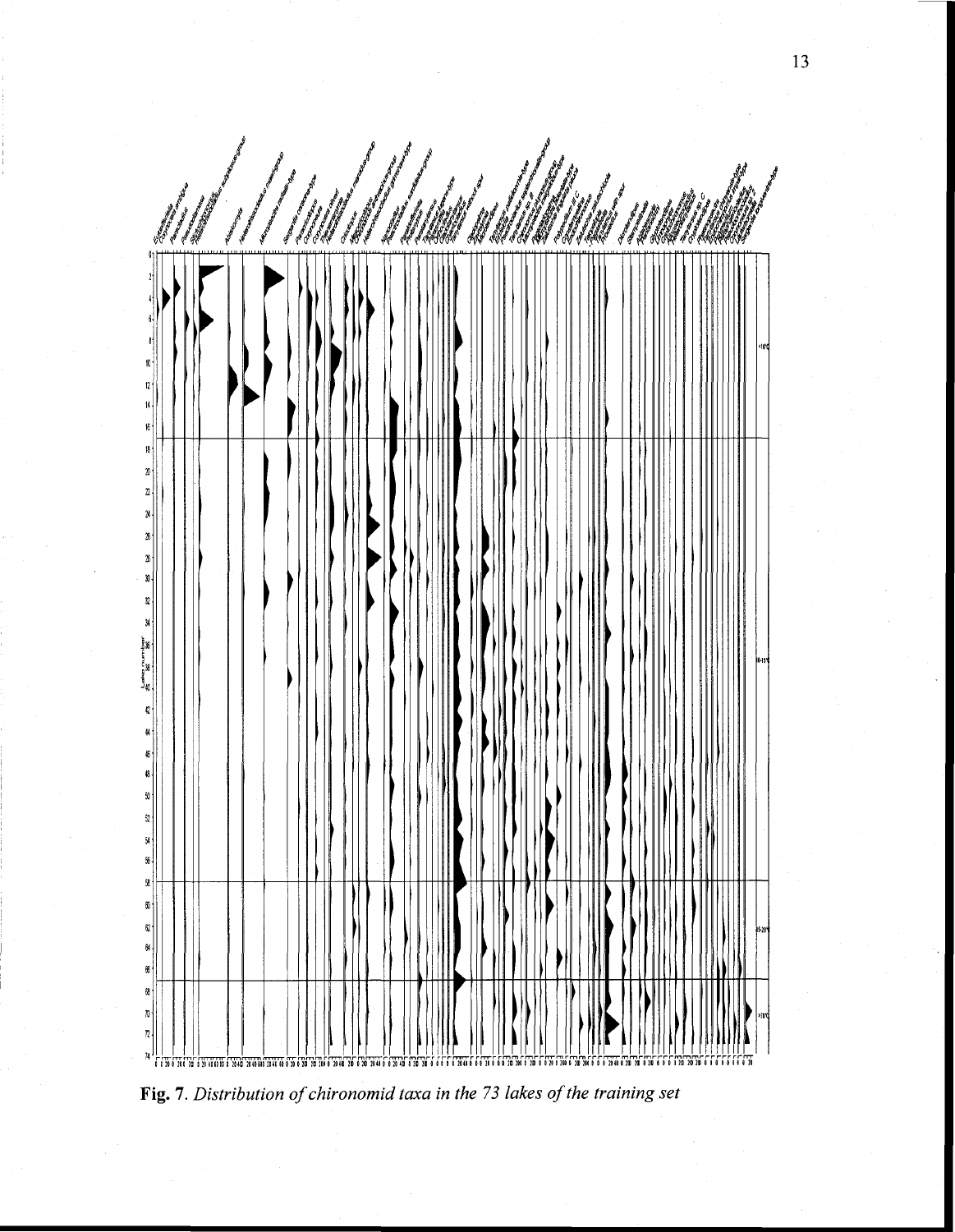#### **5.2 Identification of lakes based on their chironomid composition**

A canonical analysis (CA) (Fig. 8) indicates that the first axis explained 37.4% of the variance and the second axis explained 19.1% of the variance in the chironomid composition of the 73 lakes in the training set. AH the lakes with mean August air temperature colder than 10°C were separated from lakes with mean August air temperature higher than 15°C, suggesting that their chironomid composition is significantly different.



**Fig.** 8. *Canonical analysis (CA) of the lakes categorized by their mean August air temperature*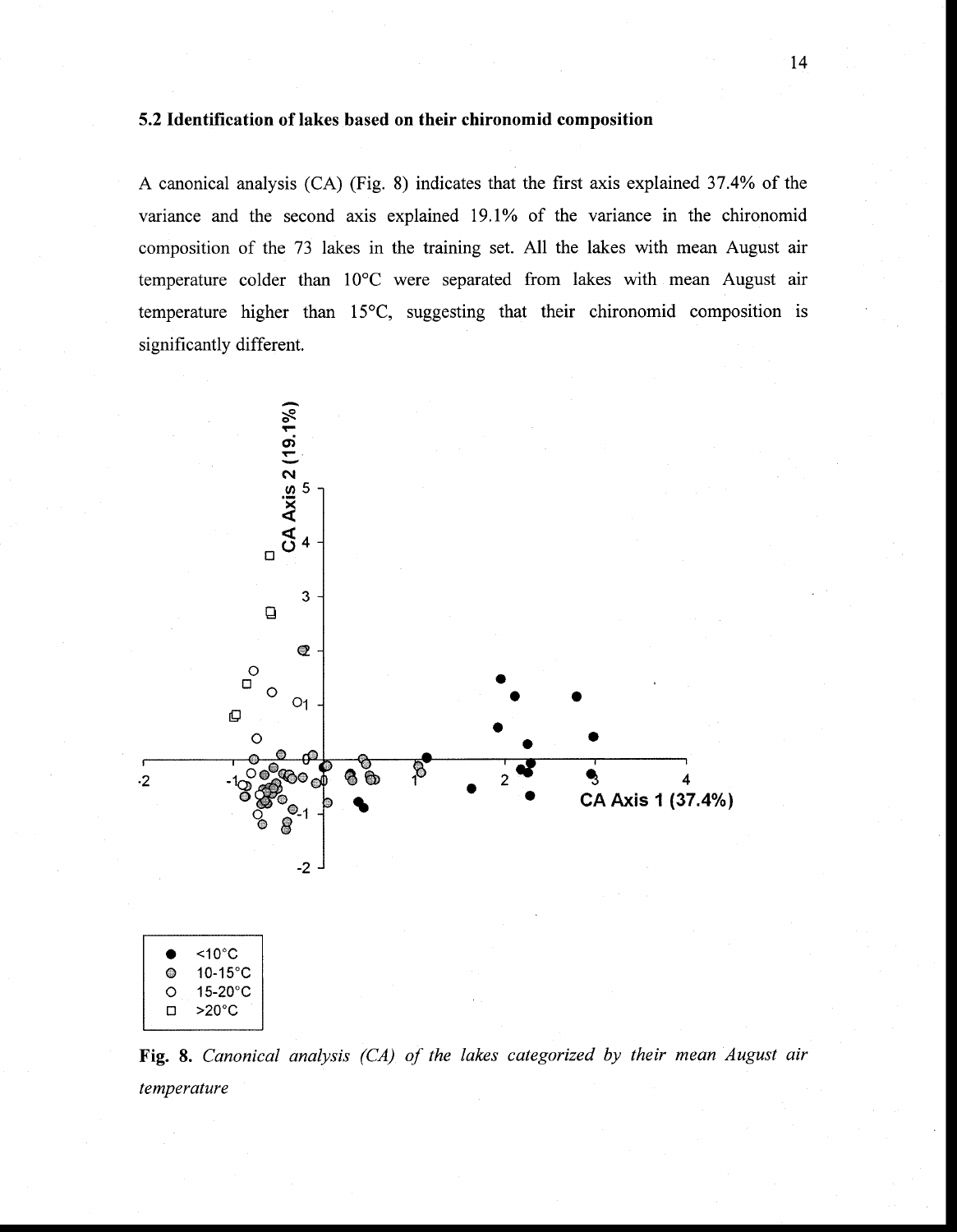## 5.3 Unimodal versus linear distribution

The canonical correspondence analysis (CCA) had gradient length of the four first axis of 3.2, 3.1, 2.9, 2.7 suggesting that most taxa had unimodal distributions and that weighted averaging could be used to develop the transfer function. Forty-five taxa had unimodal distribution, two had a bi-modal distribution and thirty had a linear distribution. Apart from *Cricotopus, Tanytarsus* without spur and *Procladius* the other taxa with linear distributions had very low abundances in the surface samples. *Heterotrissocladius subpilosus-group* and *Micropsectra radialis-type,* their distribution is skewed-unimodal and their highest abundances is in the coldest lake of the gradient. If we extended the transect to inc1ude colder lakes, their distribution might become unimodal and a better temperature optimum could be estimated. Similarly, *Sergentia longiventris, Lauterborniella* and *Polypedilum* were found in the lakes at the warmer end of the gradient. Their optima could be better estimated if warmer lakes would be included in the training set.

#### 5.4 Development of the transfer function

Since unimodal distributions were obtained for most taxa considered, a weighted-average partial-least-square (WAPLS) model was used. This model yielded a jackknifed correlation coefficient  $\binom{a}{\text{inck}}r^2$  of 0.87, a root-mean-square error of prediction (RMSEP) of 1.67°C and a maximum bias of 2.3°C. While the correlation coefficient improved compared to the previous model with 52 lakes, the RMSEP increased (Table 1).

|                     | Old*            | New             |
|---------------------|-----------------|-----------------|
| <b>Number lakes</b> | 52              | 73              |
| Number of taxa      | 79              | 80              |
| Model               | PLS             | <b>WAPLS</b>    |
| $_{\rm jack}r^2$    | 0.67            | 0.87            |
| <b>RMSEP</b>        | $1.2^{\circ}$ C | $1.7^{\circ}$ C |
| <b>Max Bias</b>     | $3.5^{\circ}$ C | $2.3^{\circ}$ C |

| <b>Table 1.</b> Statistics of the transfer functions |  |  |
|------------------------------------------------------|--|--|
|------------------------------------------------------|--|--|

\* Larocque et al. 2006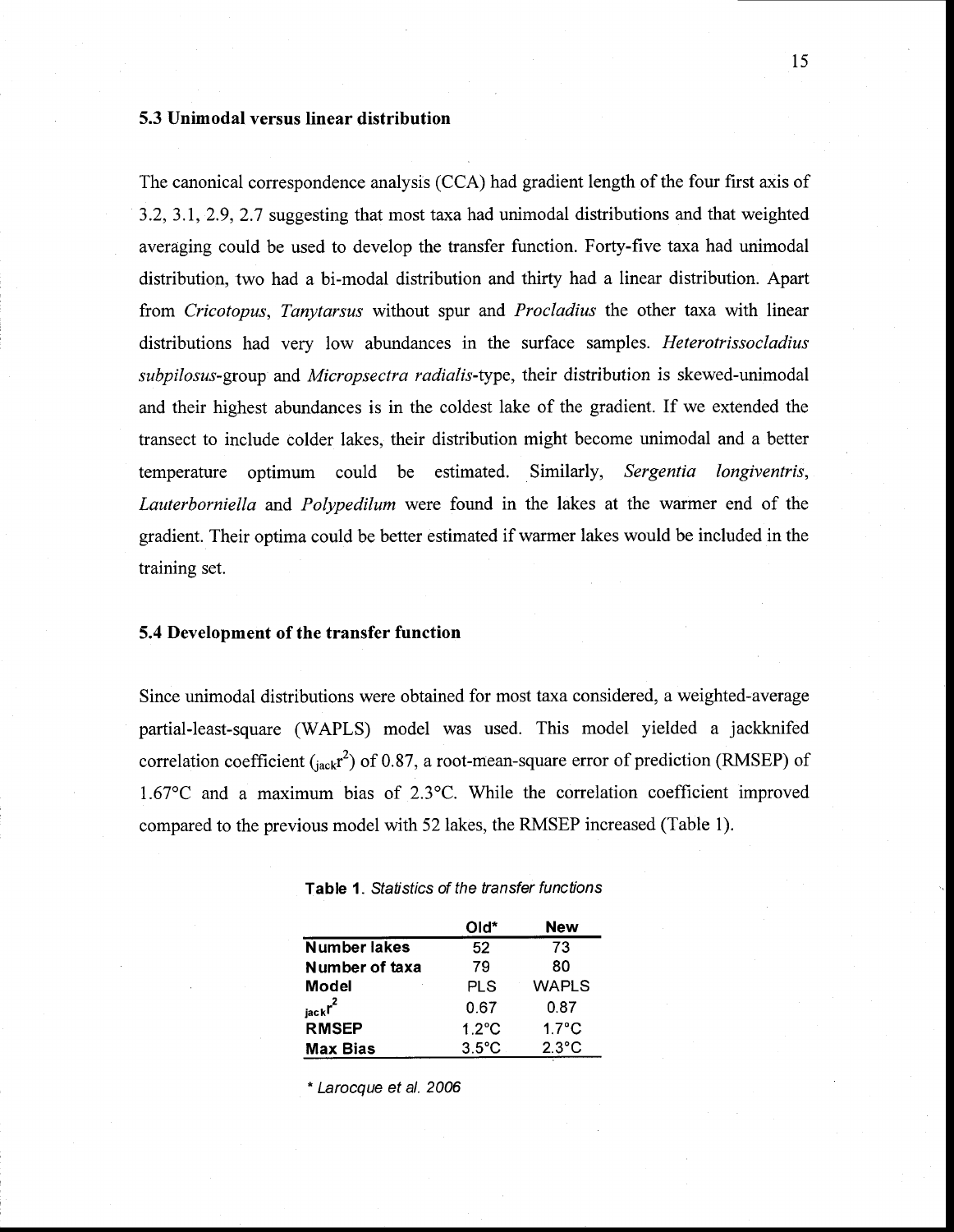The model characteristics (Fig. 9) indicate that temperatures warmer than 20°C will have a tendency to be over or underestimated as the residuals of the model are bigger at the end of the temperature gradient. Temperatures lower than 5°C will have a tendency to be overestimated.



Fig. 9. Characteristics of the transfer function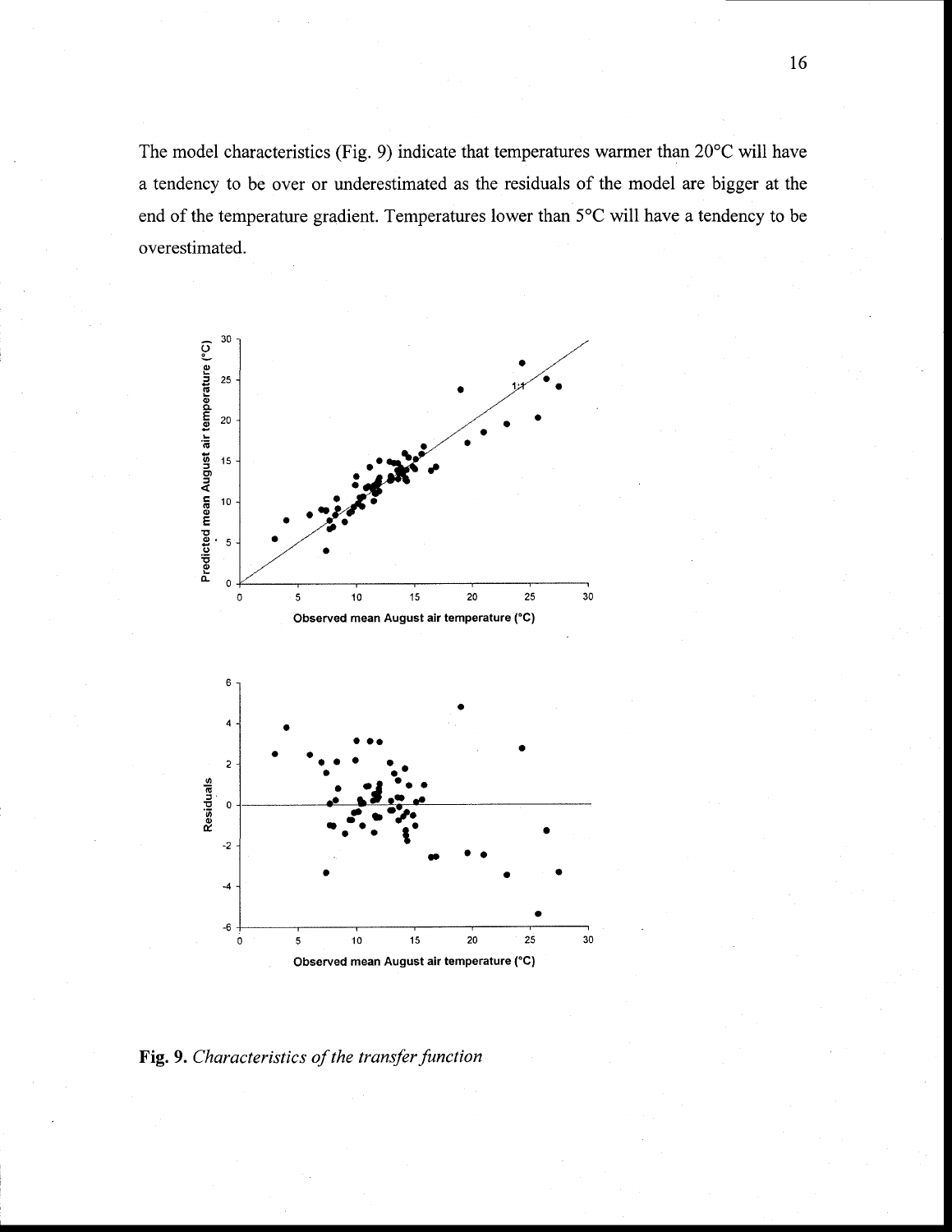# 5.5 Temperature optima

Pagastiella

Telopelopia **Dicrotendipes** 

Constempellina

Table 2 shows a comparison between the temperature optima obtained with the new transfer function and the ones obtained with the previous transfer function. Thirteen of the 79 taxa presented have temperature optima which differ greatly (i.e. warm/cold versus cold/warm optima).

Table 2. Comparison between tempearture optima from both transfer functions

| Taxa                                 | New            | Old*    | Taxa                           | New   | Old*    |
|--------------------------------------|----------------|---------|--------------------------------|-------|---------|
| Corvnocera ambigua                   | $-7.91$        | $-4.10$ | Chironomus plumosus-group      | 16.48 | 9.62    |
| Parakiefferiella                     | $-1.43$        | 9.12    | Stempellinella                 | 16.92 | 18.06   |
| Paracricotopus                       | $-0.76$        | 4.33    | Chaetocladius                  | 17.22 | 9.70    |
| Paracladius                          | $-0.61$        | 11.29   | Procladius                     | 17.41 | 15.00   |
| Heterotrissociadius subpilosus-group | $-0.54$        | 4.70    | Heterotanytarsus               | 17.60 | 18.58   |
| Sergentia                            | 0.89           | 0.58    | Criptochironomus <sup>®</sup>  | 18.19 | 21.17   |
| Cladotanytarsus                      | 1.60           | 7.06    | Pentaneurini                   | 18.57 | 18.40   |
| Corynoneura sp                       | 1.87           | 13.96   | Micropsectra insignilobus-type | 18.82 | 10.75   |
| Micropsectra radialis-type           | 2.16           | 6.06    | Zalutschia zalutschicola       | 18.92 | 18.21   |
| Corynocera oliveri                   | 3.89           | 6.20    | Endochionomus impar-type       | 19.92 | 31.74   |
| Zavrelymia                           | 4.37           | 10.82   | Glyptotendipes type 2          | 20.22 | 39.74   |
| Stictochironomus                     | 4.57           | 0.00    | Thiennemanimyia                | 20.46 | 0.00    |
| Abiskomyia                           | 5.46           | 0.00    | Endochironomus tendens-type    | 20.57 | 17.33   |
| Oliverdia                            | 5.90           | 6.88    | <b>Omisus</b>                  | 20.67 | 2.40    |
| Einfeldia                            | 6.95           | 15.20   | Ablabesmyia                    | 21.14 | 11.36   |
| Eukiefferiella                       | 7.57           | 0.00    | Hydrobaenus                    | 21.42 | 29.97   |
| Psectrocladius septentrionalis-group | 7.66           | 13.49   | Tanytarsus with spur           | 22.12 | 12.24   |
| <b>Mesocricotopus</b>                | 7.72           | 22.45   | Micropsectra bidentata-type    | 22.52 | 13.60   |
| <b>Smittia</b>                       | 7.81           | 21.90   | Cryptotendipes                 | 22.95 | 24.65   |
| Polypedilum III C                    | 7.94           | 15.21   | Allopsectrocladius             | 23.87 | 14.46   |
| Psectrocladius sordidellus-group     | 8.41           | 8.35    | Tanytarsus sp. C               | 24.21 | 18.61   |
| Cricotopus                           | 8.67           | 12.00   | Tanytarsus chinyensis          | 29.18 | 22.44   |
| Zalutschia lingulata pauca           | 9.30           | 14.21   | Parasmittia                    | 30.02 | $-3.72$ |
| Heterotrissociadius maeri-group      | 9.32           | 12.08   | Limnophyes                     | 32.03 | 9.60    |
| Tanytarsus without spur              | 9.52           | 12.57   | Phaenopsectra                  | 38.42 | $-2.25$ |
| Protanypus                           | 9.72           | 12.95   | Polypedilum                    | 38.71 | 15.03   |
| Pseudodiamesa                        | 9.74           | 0.00    | Paraphaenocladius              | 51.16 | 24.80   |
| Microtendipes                        | 9.84           | 12.22   | Lauterborniella                | 58.23 |         |
| Paralimnophyes                       | 10.10          | 5.19    | Pseudoorthocladius             | 63.63 | 22.55   |
| Parachironomus                       | 10.20          | 3.96    | Corynoneura 2                  | 66.46 |         |
| Polypedilum type II                  | 10.34          | 23.41   | Microtendipes II               | 67.01 | 10.40   |
| Cladopeima                           | 10.92          | 7.99    | Sergentia2                     | 77.49 |         |
| Tanytarsus pallidicornis             | 11.33          | 8.19    | *Larocque et al. 2006          |       |         |
| Heterotrissocladius grimshawi-group  | 11.77          | 11,05   |                                |       |         |
| Brillia                              | 11.79          | 22.75   |                                |       |         |
| Tanytarsus lugens                    | 12.71          | 7.25    |                                |       |         |
| Heterotrissocladius marcidus -group  | 12.73          | 13.73   |                                |       |         |
| Nanocladius                          | 13.32          | 13.37   |                                |       |         |
| Chironomus anthracinus-group         | 13.87          | 8.53    |                                |       |         |
|                                      | 14.22          | 11.32   |                                |       |         |
| Tanytarsus sp. B                     | 14.28          | 10.12   |                                |       |         |
| Orthocladius                         | 14.47          | 16.52   |                                |       |         |
| Paracladopelma                       |                | 16.99   |                                |       |         |
| Glyptotendipes                       | 14.99          |         |                                |       |         |
| Paratanytarsus                       | 15.29<br>15.38 | 11.46   |                                |       |         |
| Endochironomus                       |                | 12.10   |                                |       |         |
| Pagastiella                          | 15.48          | 18.26   |                                |       |         |

10.92

15.68

14.89

15.50

15.95

16,18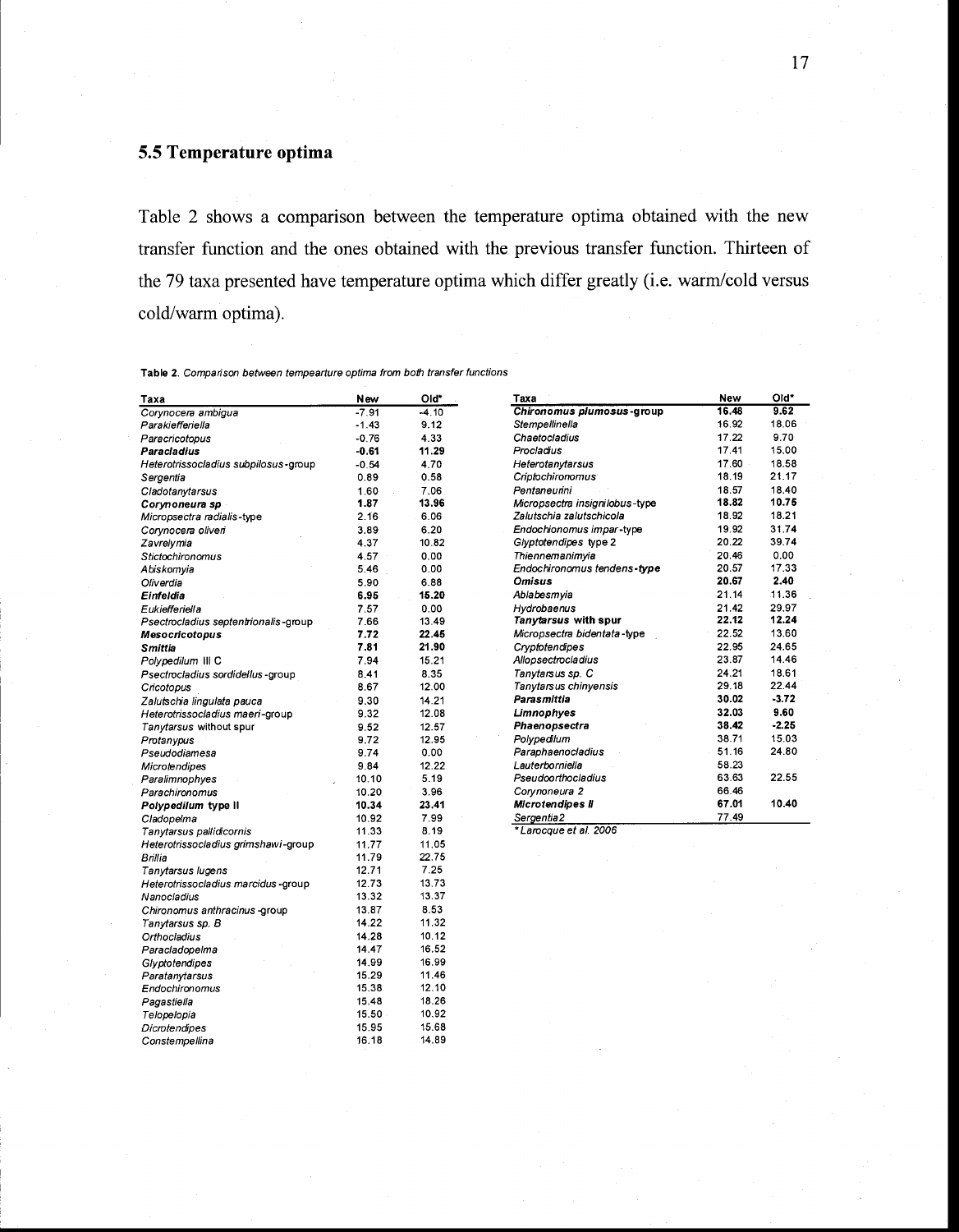*Paracladius* is, in the new transfer function, established as a cold taxon. It was found in sorne of the coldest lakes in Scandinavia and is usually found during cold episodes (Brooks et al., 2007). The optimum estimated here is thus more plausible than the warmer optimum obtained in the previous transfer function. The differences in optima are probably due to a better identification of this taxon in the new transfer function since this taxon was separated in two types. *Einfeldia* was found in cool conditions and during the Lateglacial in Switzerland (Brooks, 2000; Heiri, 2001). This relates better with the colder optimum estimated by the new transfer function. *Mesocricotopus* is an indicator of cold conditions (Brooks et al., 2007), thus his present estimated optimum is more plausible. *Smittia* has been described as rare in Europe and restricted to the material from the Swiss Alps where it had a cold temperature optimum (Brooks et al., 2007). *Chironomus* is abundant in warm, eutrophic lakes, although it can occur in arctic lakes. Its warmer optimum in the new transfer function suggests that its distribution was better studied when including warmer lakes in the training sets. *Micropsectra insignilobus-type* is considered as a cold stenotherm (Brooks et al., 2007) and its optimum in the new training set might be biased. One reason for this difference might be due to the identification of *M. insignilobus-type.* It is possible that what we called *M. insignilobus-type* is another type of *Micropsectra.* The chironomid assemblages of the training set should be recounted for *Micropsectra,* following the descriptions in Brooks et al., 2007. *Omisus* was found in the Norwegian training set at the warmer end of the gradient (Brooks, unpublished), which corresponds better to the new optimum obtained here.

#### **5.6 Comparison of reconstruction**

The two transfer functions were used to reconstruct the climate on Southampton Island (Fig. 10). The pattern of temperature changes was quite different through time. With the new transfer function, today's temperature was estimated at  $-0.2$ °C while the previous transfer function overestimated today's temperature by  $3^{\circ}$ C. This is not surprising since the previous training set did not include lakes with temperatures as cold as those on Southampton Island. The temperature decrease of about 1°C at ca. 1200 cal. years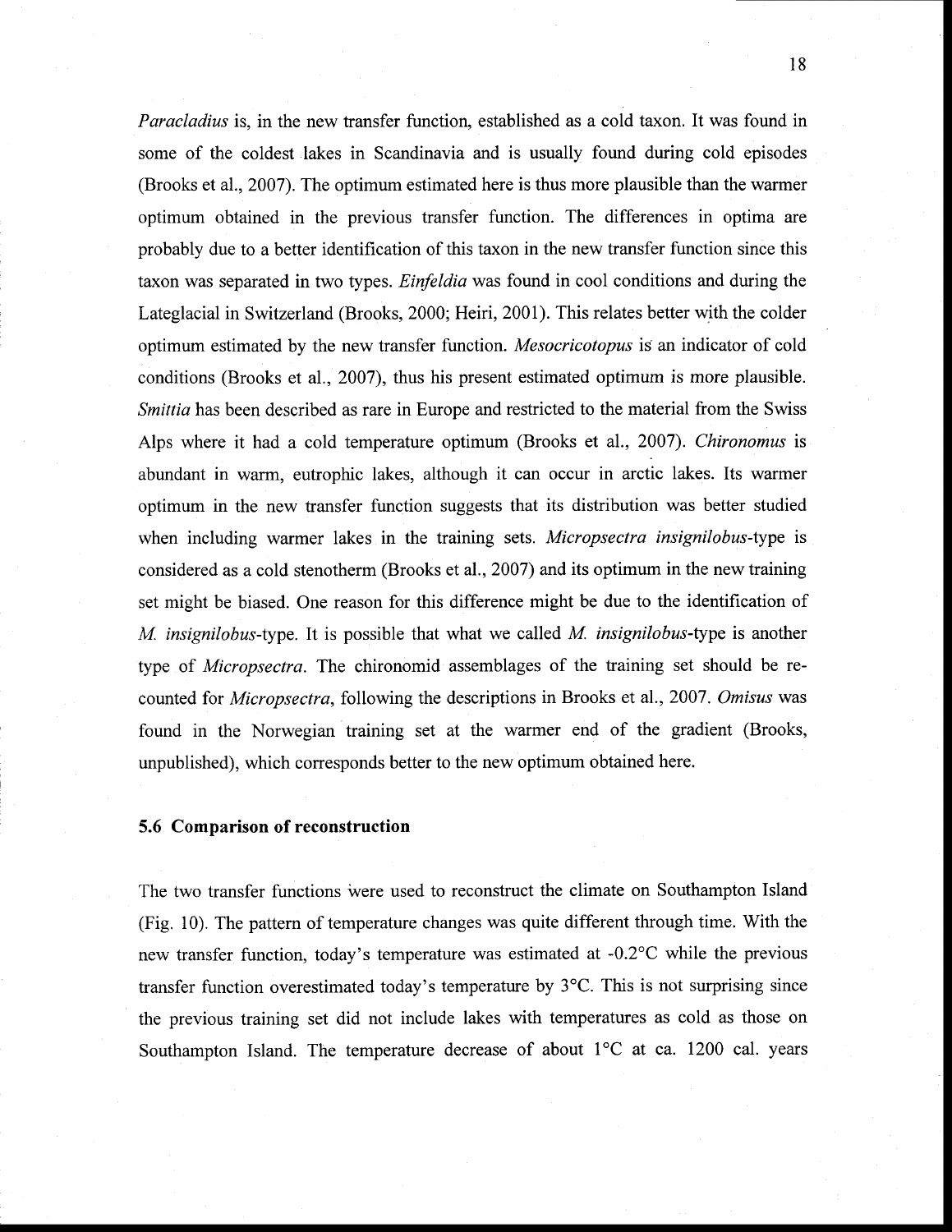correspond well to the so-called "Little Ice Age", but the previous model failed to reconstruct it at Lake 4.



Lac 4, Southampton Island

Fig. 10. Comparison of temperature reconstructions in two lakes of Southampton island. The arrow indicates the present mean August air temperature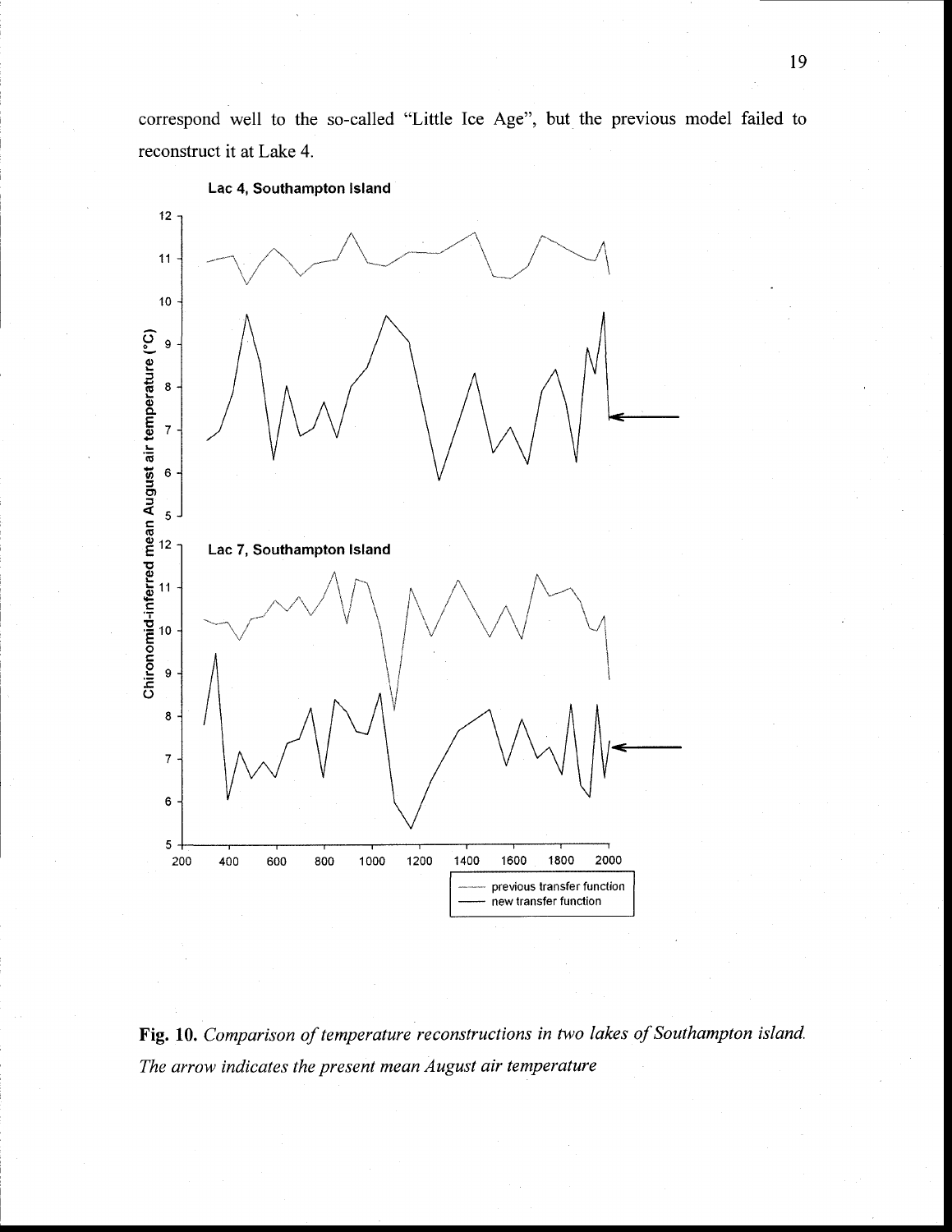The same comparison (Fig. 11) was made at Lac du Sommet located in Québec, at the warmer end of the transect. Again the new transfer function estimated today's temperature with a small variation  $(0.3^{\circ}C)$  while the temperatures obtained with the previous transfer function were mainly 2°C colder. However, the general pattern of temperature change recorded by both models is similar, but the amplitude of change is greater with the new model.



Fig. 11. Reconstruction at Lac du Sommet, Québec. The arrow indicates today's temperature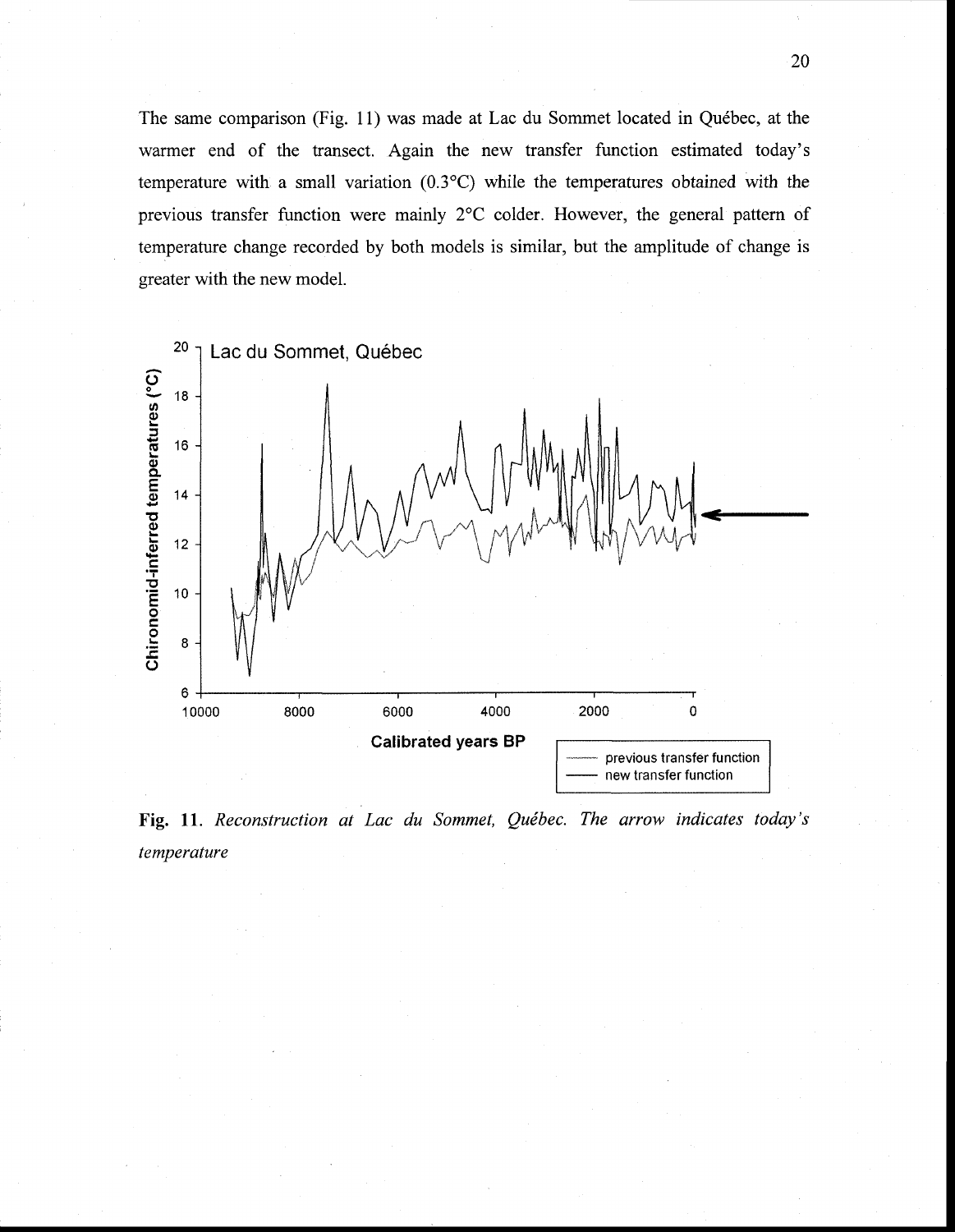## **6. Discussion**

#### **6.1 Chironomids and temperature**

#### *6.1.1 Cold indicators*

Most of the 80 taxa considered here had a distribution influenced by mean August air temperature. Cold taxa (i.e. only found in lakes with mean August air temperature <10°C) were *Eukiefferiella, Corynocera ambigua, Paracladius, Pseudodiamesa, Stictochironomus* and *Abiskomyia.* Apart from *Eukiefferiella* the other taxa were described as cold stenotherm. C. *ambigua* was found in cold oligotrophic lakes in Norway and in early Holocene sediments from Scotland, Scandinavia and central Europe (Brooks et al., 2007). In Canada, it was found in the Arctic (Gajewski et al., 2005) in lakes colder than 14°C (Barley et al., 2006) and had a temperature optimum of about 9°C (Porinchu et al., in press). *Paracladius* is a useful indicator of cold, oligotrophic conditions (Walker et al., 1991). *Pseudodiamesa* is a cold stenotherm (Walker et al., 1991). *Stictochironomus* is cold (Brundin, 1956) and acidophilic (Raddum and Saether, 1981). *Abiskomyia* occurs in the coldest arctic and subarctic lakes (Cranston et al., 1983). *Heterotrissocladius subpilosus-group, Heterotrissocladius maeri-group, Sergentia coracina-type, Paracricotopus* and *Corynocera oliveri-type* occurred in lakes with mean August air temperature <15°C. In western Canada, C. *oliveri-type* has its highest abundance in lakes between 14-15°C in July. In the arctic, its abundance is higher on Victoria Island than in sites at lowere latitude (Porinchu et al., in press). In Canada, *Sergentia* was found in many lakes along the temperature gradient, however *Sergentia coracina* (cold indicator) was not distinguished from *Sergentia longiventris* (warmer indicator). *Paracricotopus* is relatively uncommon in lake sediments, thus its temperature preference is not weIl defined. *Heterotrissocladius* are cold stenotherms but *H subpilosus* occurs in the coldest lakes (Brooks et al., 2007), as they do in the studied lakes of this training set. *H maeri* was described as being found in warmer lakes than *H grimshawi* in Europe (Brooks et al., 2007) but this is not the case here. These groups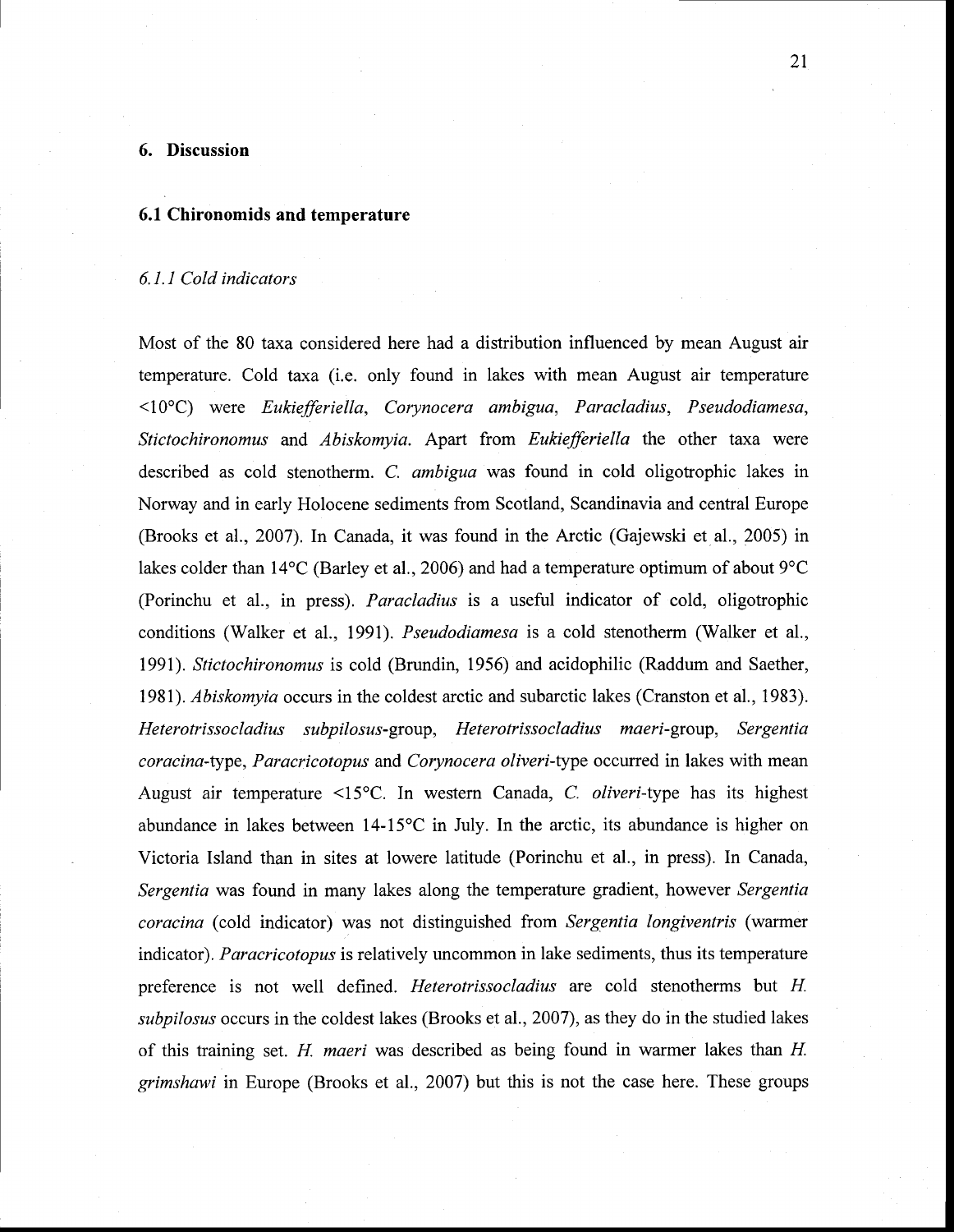were not separated in the other training sets from Canada thus we cannot compare their specifie distribution.

#### *6.1.2 Warm indicators*

Six taxa were found mainly in lakes warmer than 20°C. *Sergentia longiventris-type* has been described in Europe as thermophilic (Brooks et al., 2007). However few studies have separated *S. coracina* from *S. longiventris. Lauterborniella* is found in relatively warm lakes (Brooks et al., 2005). *Pseudorthocladius* and *Corynoneura* seem to be eurythermic in Europe. Since they probably comprise many species, it is difficult to determine their ecology. Intermediate taxa (ie. with higher abundances in lakes with mean August air temperature between 10-15°C) were *Cladopelma, Microtendipes, Dicrotendipes, Zalustchia lingulata pauca, Polypedilum* IlIC, *Constempellina, Endochironomus impar-type* and *Polypedilum. Cladopelma* was described as a warm stenotherm (Walker et al., 1991). *Microtendipes* is an indicator of intermediate temperatures in northern Europe (Brooks and Birks, 2001). *Polypedilum* is an indicator of temperate climatic conditions (Brooks et al., 2007). *Zalutschia* tends to occur in lakes in the warmer end of the temperature gradient in the boreal zone (Walker et al., 1991).

#### *6.1.3 Temperature optima*

The temperature optima obtained for each taxon were compared to temperature optima obtained in other transfer functions worldwide (Table 3). The comparison of temperature optima can be tricky since a) the method of calculating these optima vary from one transfer function to the other since the model used diverge, b) the temperature optima will be dependant on the temperature gradient of the training sets, which differ from one study to the other, c) the temperature optima are dependant on taxonomy and d) the tolerance for one taxon can be high and thus the optimum might not represent the reality. However, the temperature optima compared reasonably well with the temperature optima obtained in other studies worldwide.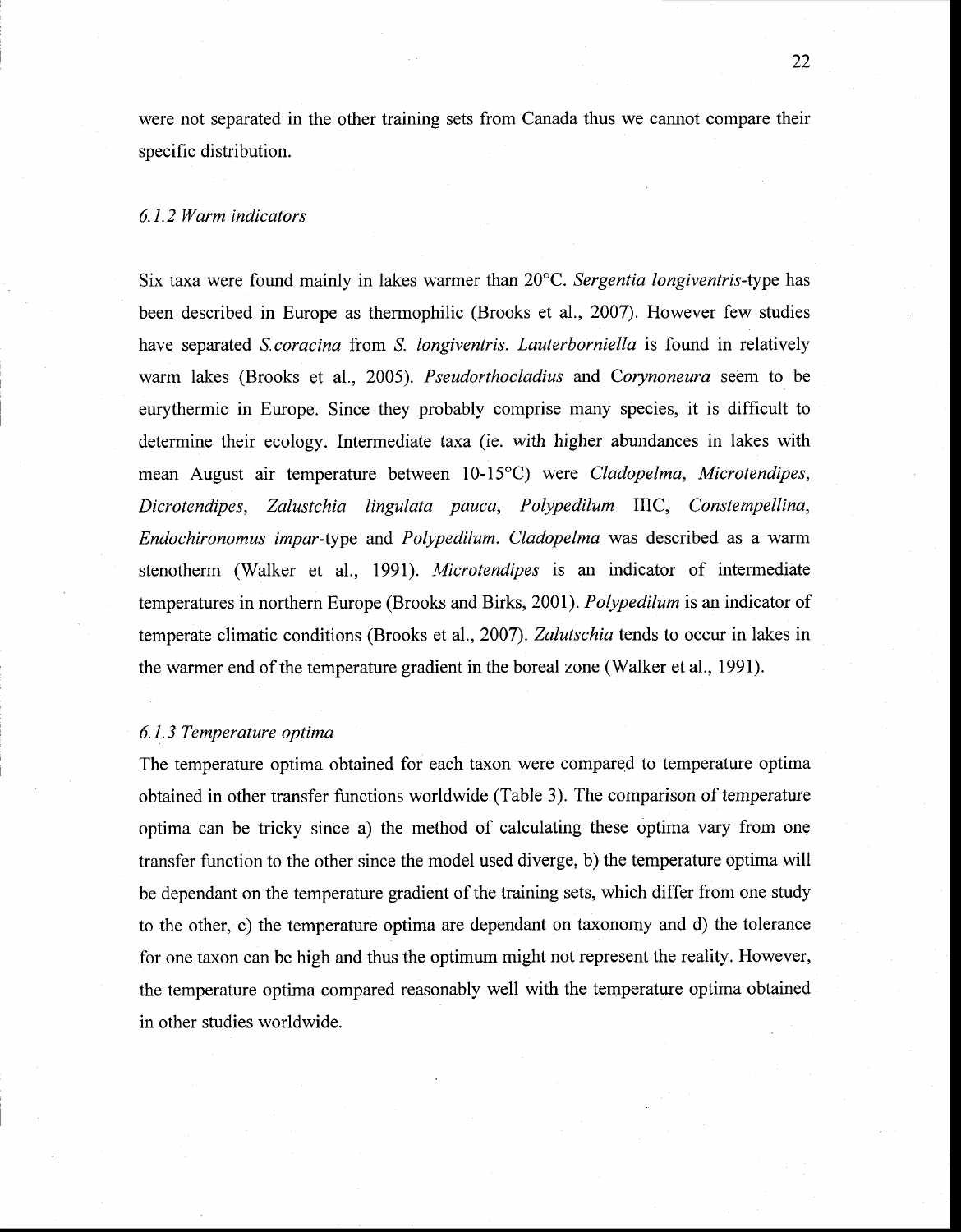Table 3. Comparison of temperature optima with other transfer functions

| Temperature optima                   | Porinchu | <b>Barley</b> | Larocque | Heirl  | Walker* | Lotter | Porinchu 2 | <b>Francis</b> |
|--------------------------------------|----------|---------------|----------|--------|---------|--------|------------|----------------|
| Cold (optima <10°C)                  |          |               |          |        |         |        |            |                |
| Corynocera ambigua                   | yes      | warmer        | yes      |        |         |        | wamer      |                |
| Parakiefferiella                     | yes      | yes           | warmer   | yes    |         |        |            | yes            |
|                                      |          |               |          |        |         |        |            |                |
| Paracladius                          | yes      | yes           |          | yes    |         |        |            | yes            |
| Heterotrissocladius subpilosus-group |          |               | yes      |        |         |        |            |                |
| Sergentia                            | yes      | yes           |          |        |         |        |            | yes            |
| Cladotanytarsus                      | warmer   | warmer        | warmer   | warmer |         |        |            |                |
| Corynoneura sp                       | yes      |               | yes      | warmer |         |        |            | yes            |
| Micropsectra radialis-type           |          |               | yes      | yes    |         |        | warmer     |                |
| Corynocera oliveri                   | yes      | warmer        | yes      |        |         |        | warmer     |                |
| Zavrelymia                           |          |               |          | yes    |         |        |            |                |
| Stictochironomus                     | yes      | warmer        |          | yes    |         |        |            | yes            |
| Abiskomyia                           | yes      | yes           | yes      |        |         |        |            | yes            |
| Oliverdia                            |          |               |          |        |         |        |            |                |
|                                      |          |               | warmer   |        |         |        |            | yes            |
| Einfeldia                            |          | warmer        | yes      | warmer |         |        |            |                |
| Eukiefferiella                       | warmer   |               |          | yes    |         |        |            | yes            |
| Psectrocladius septentrionalis-group | warmer   | warmer        | warmer   |        |         |        |            |                |
| Mesocricotopus                       | yes      | warmer        |          |        |         |        |            | yes            |
| Smittia                              |          |               |          | yes    |         |        |            | yes            |
| Psectrocladius sordidelius -group    | yes      |               | warmer   | yes    |         |        |            |                |
| Cricotopus                           | yes      |               | warmer   |        |         |        |            | yes            |
|                                      |          |               |          |        |         |        |            | warmer         |
| Zalutschia lingulata pauca           | yes      |               | yes      |        |         |        |            |                |
| Heterotrissocladius maeri-group      |          |               | warmer   |        |         |        |            |                |
| Protanypus                           | warmer   | yes           | yes      | yes    | warmer  | warmer |            | yes            |
| Pseudodiamesa                        | yes      | yes           | yes      | yes    |         |        |            | yes            |
| Microtendipes                        | warmer   | warmer        | warmer   | warmer | warmer  | warmer | warmer     | warmer         |
|                                      |          |               |          |        |         |        |            |                |
| Intermediate/cold (optima 10-15°C)   |          |               |          |        |         |        |            |                |
| Parachironomus                       |          | yes           |          |        |         |        |            | warmer         |
| Polypedilum type II                  |          | yes           | yes      |        | yes     | yes    | yes        |                |
|                                      |          |               |          |        |         |        |            |                |
| Cladopelma                           | yes      | yes           | yes      | warmer |         |        |            |                |
| Tanytarsus pallidicornis             | warmer   |               | yes      | yes    | yes     | yes    |            | warmer         |
| Heterotrissocladius grimshawi-group  |          |               | yes      | yes    |         |        |            |                |
| Brillia                              |          |               |          | yes    |         |        |            |                |
| Tanytarsus lugens                    | colder   |               | yes      | colder |         |        |            |                |
| Heterotrissocladius marcidus-group   |          |               | yes      | colder |         |        |            |                |
| Nanocladius                          |          | yes           | yes      | warmer |         |        |            |                |
| Chironomus anthracinus-group         | colder   |               | warmer   | colder |         |        |            |                |
|                                      |          |               |          |        |         |        |            |                |
| Tanytarsus sp. B                     |          |               | yes      | warmer |         |        |            |                |
| Orthocladius                         | yes      | yes           | yes      | yes    |         |        |            |                |
| Paracladopelma                       |          |               |          | yes    | warmer  | warmer |            |                |
| Glyptotendipes                       | warmer   | yes           |          | warmer |         |        |            |                |
|                                      |          |               |          |        |         |        |            |                |
| Warm (optima >15°C)                  |          |               |          |        |         |        |            |                |
| Paratanytarsus                       | yes      |               | colder   | colder |         |        | yes        |                |
| Endochironomus                       |          | colder        |          | yes    |         |        |            | yes            |
|                                      |          |               | colder   |        |         |        |            | yes            |
| Pagastiella                          | yes      | yes           |          |        |         |        |            |                |
| Dicrotendipes                        | yes      | colder        | colder   | yes    | yes     | yes    | yes        | yes            |
| Constempellina.                      |          |               | yes      |        |         |        |            |                |
| Chironomus plumosus-group            | yes      |               | yes      | yes    |         |        |            |                |
| Stempellinella                       | yes      | colder        |          | yes    |         |        |            | yes            |
| Chaetocladius                        |          |               |          | colder |         |        |            |                |
| Procladius                           | colder   | colder        | colder   | yes    | colder  | yes    | yes        | colder         |
| Heterotanytarsus                     | yes      | yes           | colder   |        |         |        |            | yes            |
|                                      |          | colder        |          |        |         |        |            | ves            |
| Cryptochironomus                     |          |               |          | yes    |         |        |            |                |
| Pentaneurini                         | yes      | coider        | colder   |        |         |        |            | coider         |
| Micropsectra insignilobus-type       |          |               | colder   | colder |         |        | yes        |                |
| Zalutschia zalutschicola             | yes      | colder        | colder   |        |         |        |            | yes            |
| Endochironomus tendens-type          |          |               |          | yes    |         |        |            |                |
| Ablabesmyia                          |          |               | yes      |        |         |        |            |                |
| Tanytarsus sp. C                     |          |               | colder   | yes    |         |        |            |                |
| Limnophyes                           |          |               |          | coider |         |        |            | colder         |
|                                      |          |               |          |        |         |        |            |                |
| Phaenopsectra                        |          | colder        |          | yes    |         |        |            |                |
| Polypedilum                          |          |               |          | yes    |         |        |            | yes            |
| Lauterbomiella                       |          |               |          | yes    | colder  | colder |            | yes            |
| Sergentia longiventris               |          |               |          | yes    |         |        |            |                |

Porinchu et al., in press, Barley et al., 2006, Larocque et al., 2001, Heiri et al., 2003, Walker+Lotter in Lotter et al. 1999, Porinchu et al., 2002 Francis et al., 2006

Only three taxa *(Cladotanytarsus, Psectrocladius septentrionalis.group and Microtendipes)* had temperature optima which did not agree with at least one of the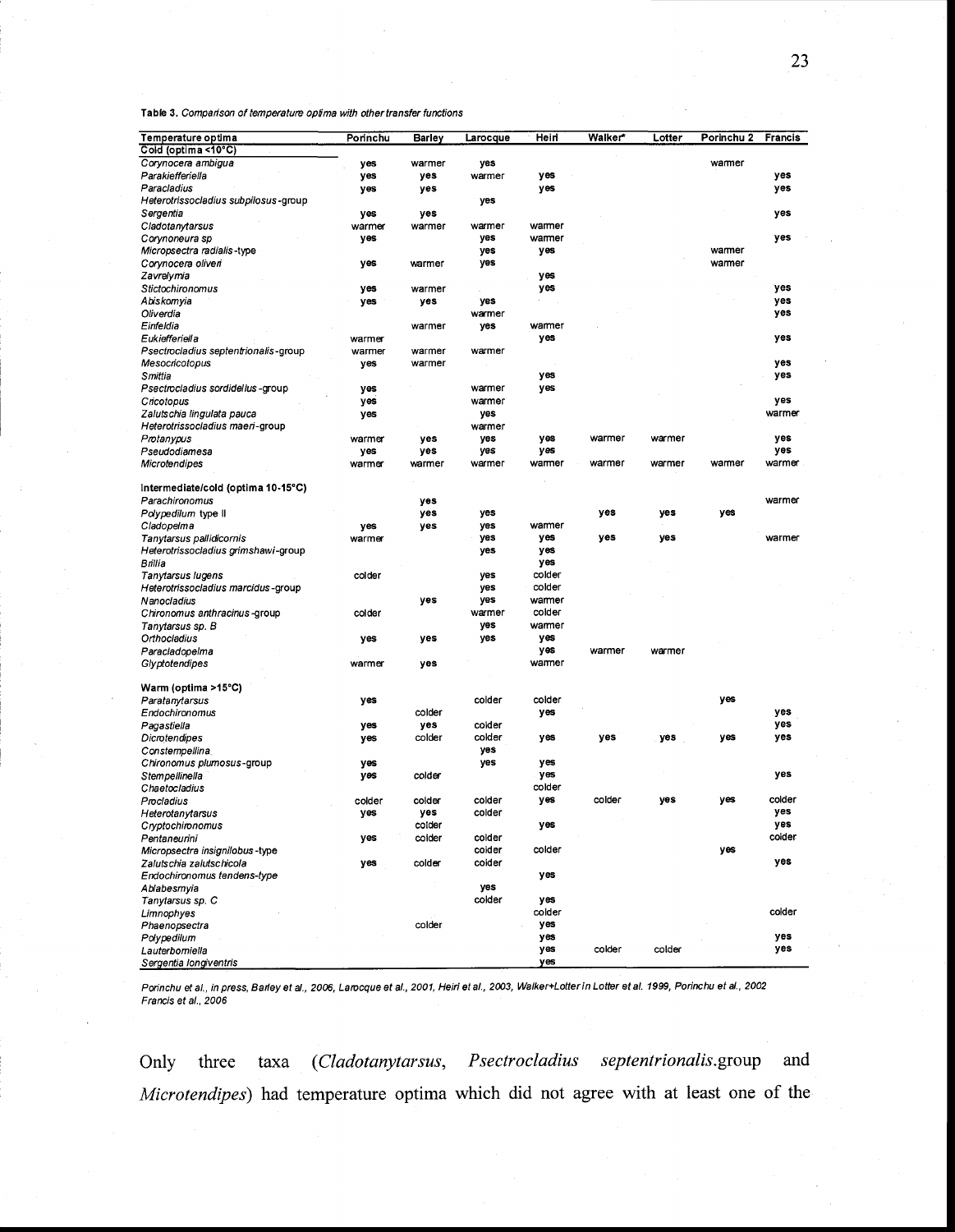temperature optimum obtained from other transfer functions. These divergences can be due to problems in identification. *Cladotanytarsus* might have been here confused with *Pseudochironomus* and samples containing these taxa will need to be re-counted. *Psectrocladius septentrionalis-group* differs from *Psectrocladius sordidellus-group* by the length of the ventromental plates. These could be recounted to be sure of our identification, although we are pretty confident that identification of this taxon was properly made. *Microtendipes* was divided here into two types, which was not done in any of the other training sets considered. In our training set, *Microtendipes* has a distribution at both ends of the gradient and if *Microtendipes* and *Microtendipes* II are merged, the temperature optimum increased substantially and compare weIl with the optima obtained in the other transfer functions. The divergence is due to the separation of *Microtendipes* into two sub-groups.

Since the new transfer function covers the largest gradient of temperature, it is likely that the distribution of chironomids is better represented and that the temperature, optima for most taxa are better estimated here than in the other Canadian transfer functions.

#### 6.2 Transfer function

The coefficient of correlation improved in the new transfer function but the RMSEP is higher compared to the previous transfer function (Larocque et al., 2006). Comparing with other Canadian transfer functions (Table 4), the new transfer function has the highest number of taxa and the largest temperature gradient.

|                    | Our               | Larocque         | Porinchu              | <b>Barley</b>         | <b>Francis</b>        |
|--------------------|-------------------|------------------|-----------------------|-----------------------|-----------------------|
| Nb lakes           | 73                | 52               | 88                    | 147                   | 68                    |
| Nb Taxa            | 80                | 79               | 41                    | 62                    | 44                    |
| <b>Temperature</b> | air August        | air August       | air July              | air July              | air July              |
| <b>Gradient</b>    | $3-27.5^{\circ}C$ | $9.4 - 16.8$ °C  | $6.7 - 15.1^{\circ}C$ | $3.9 - 16.5^{\circ}C$ | $5.0 - 19.0^{\circ}C$ |
| Model              | <b>WAPLS</b>      | <b>PLS</b>       | <b>WAPLS</b>          | <b>WAPLS</b>          | <b>WA</b>             |
| $r^2$              | 0.87              | 0.67             | 0.77                  | 0.82                  | 0.88                  |
| <b>RMSEP</b>       | $1.67^{\circ}$ C  | $1.20^{\circ}$ C | $1.03^{\circ}$ C      | $1.46^{\circ}$ C      | $1.53^{\circ}$ C      |
| <b>Max Bias</b>    | $2.33^{\circ}$ C  | $3.5^{\circ}$ C  | $1.37^{\circ}$ C      | $2.47^{\circ}$ C      | $1.47^{\circ}$ C      |

Table 4. Comparison of Canadian transfer functions: statistics and characteristics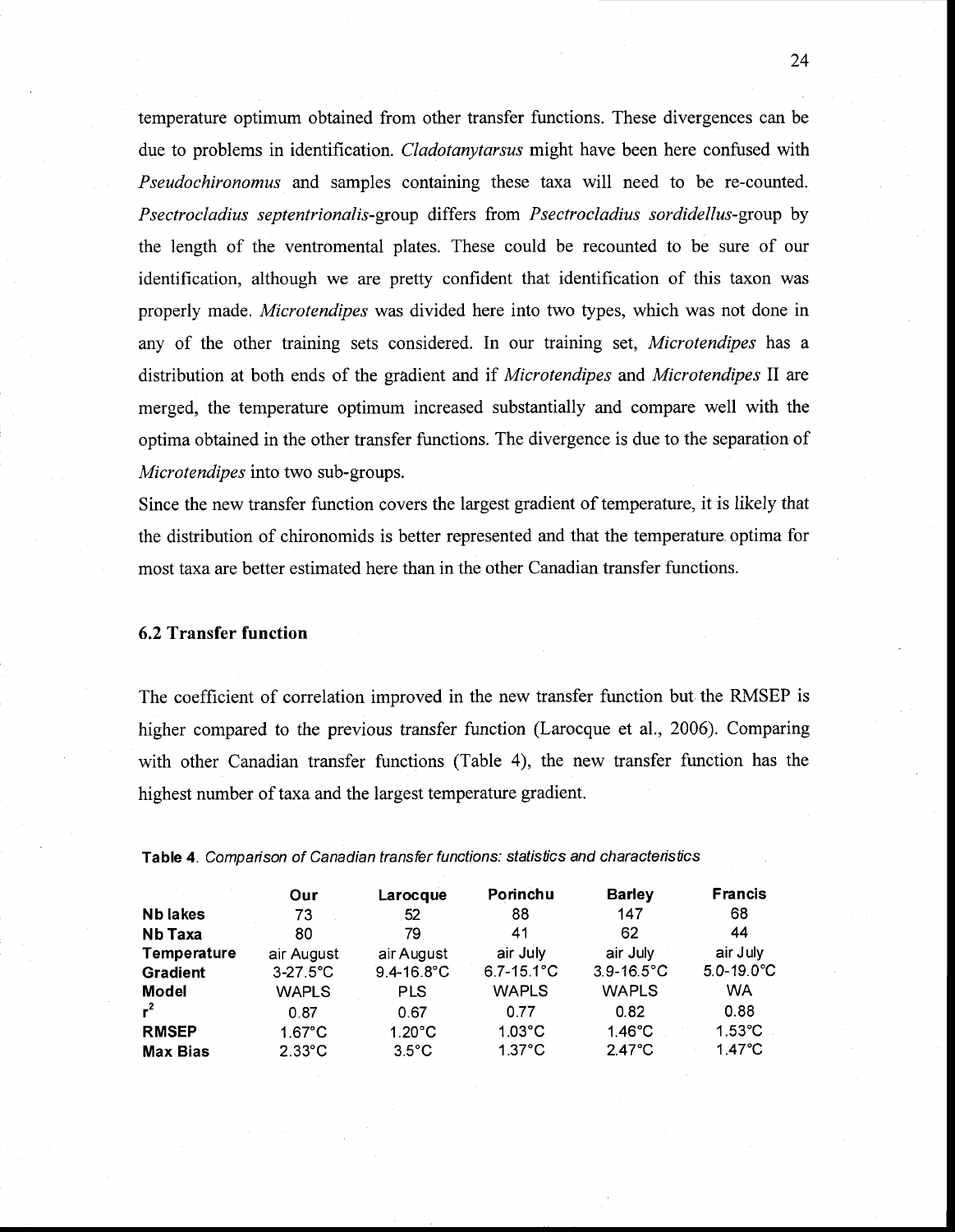The coefficient of correlation of the new transfer function is the second highest however, the RMSEP is also the highest. Brooks and Birks (2001) have shown that the RMSEP has a tendency to increase when more taxa are considered in a model. Although the RMSEP is high, the comparison between today's temperature and the inferences obtained by chironomids in the two lakes of Southampton Island and Lac du Sommet indicate a small difference of 0.2-0.3°C. The error of prediction was also evaluated when inferences were compared to instrumental data at Lake Silvaplana, Switzerland (Larocque et al., 2008) and in four lakes in northern Sweden (Larocque and Hall, 2003) . The average errors were in the range of 0.5°C. Although the RMSEP is an indication of the possible error of estimates, the comparison with instrumental data suggest that the models generally performed much better than estimated.

#### 6.3 Temperature reconstructions

It is not surprising that the new model performs better when reconstructing the climate in the two lakes on Southampton Island since the previous transfer function did not comprise lakes with such cold temperatures. However, the good correspondence between the instrumental data and the chironomid-inferred temperature in the surface sample indicate that the model performs well. Rolland et al. (2008) and Rolland et al. (in press) used an alternative model (i.e. the transfer function included the lakes on Southampton Island but not the coldest and warmer lakes) and reconstructed appropriately the climate of the last ca. 4000 years. The same general patterns are reconstructed here, suggesting that the new model provides good estimates of climate change.

At Lac du Sommet, the chironomids reconstruct today's temperature with good accuracy (by 0.3°C). The general pattern of temperature changes throughout the last 10,000 years BP is also comparable to changes reconstructed by other proxies in Quebec (Hausmann et al. in prep). It seems that the model developed here has a good performance.

25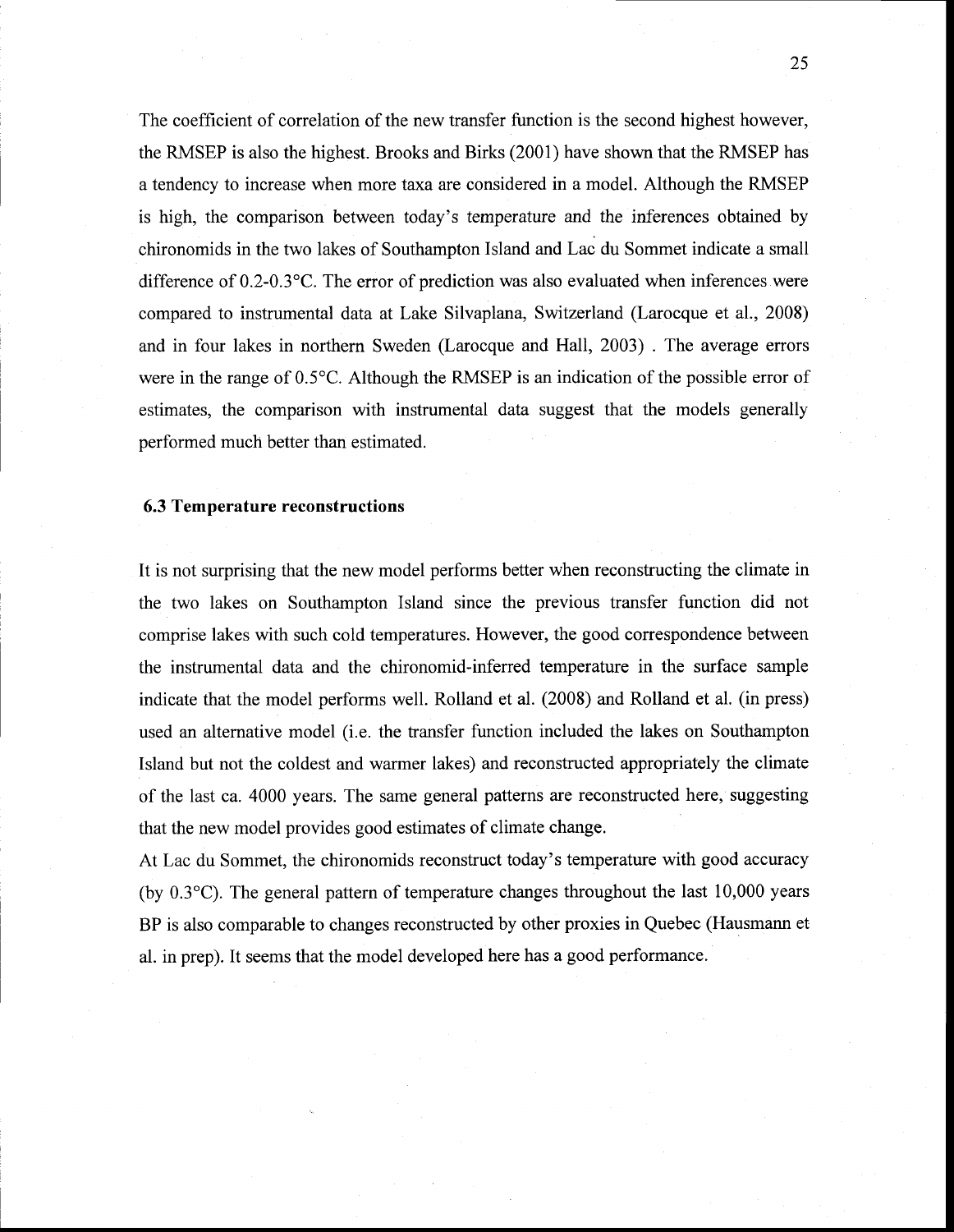## **7. Conclusions**

The transfer function presented here included 73 lakes covering a temperature gradient of 3 to 27.5°C and included 80 taxa. This is the existing Canadian training set covering the largest gradient of temperature and the highest number of taxa to date. This model has a high coefficient of correlation (0.88) but the highest RMSEP of the Canadian transfer functions. This high RMSEP can be due to the higher number of taxa included in the model. However the transfer function provides estimates of today's temperature with a difference of only 0.2-0.3°C, suggesting that the RMSEP is overestimated. Although this new transfer function was based on unimodal distribution of most of the taxa, new lakes should be sampled on the northern and southern sites of the gradient to pin-point the optima of a number of taxa such as *Heterotrissocladius subpilosus-group, Micropsectra radialis-type, Sergentia longiventris-type* and Lauterborniella which had their highest abundances in the coldest or warmest lakes. The taxonomy should also be revised for two taxa: *Cladotanytarsus* and *Psectrocladius septentrionalis-group* which had a distribution contrasting with other training sets worldwide.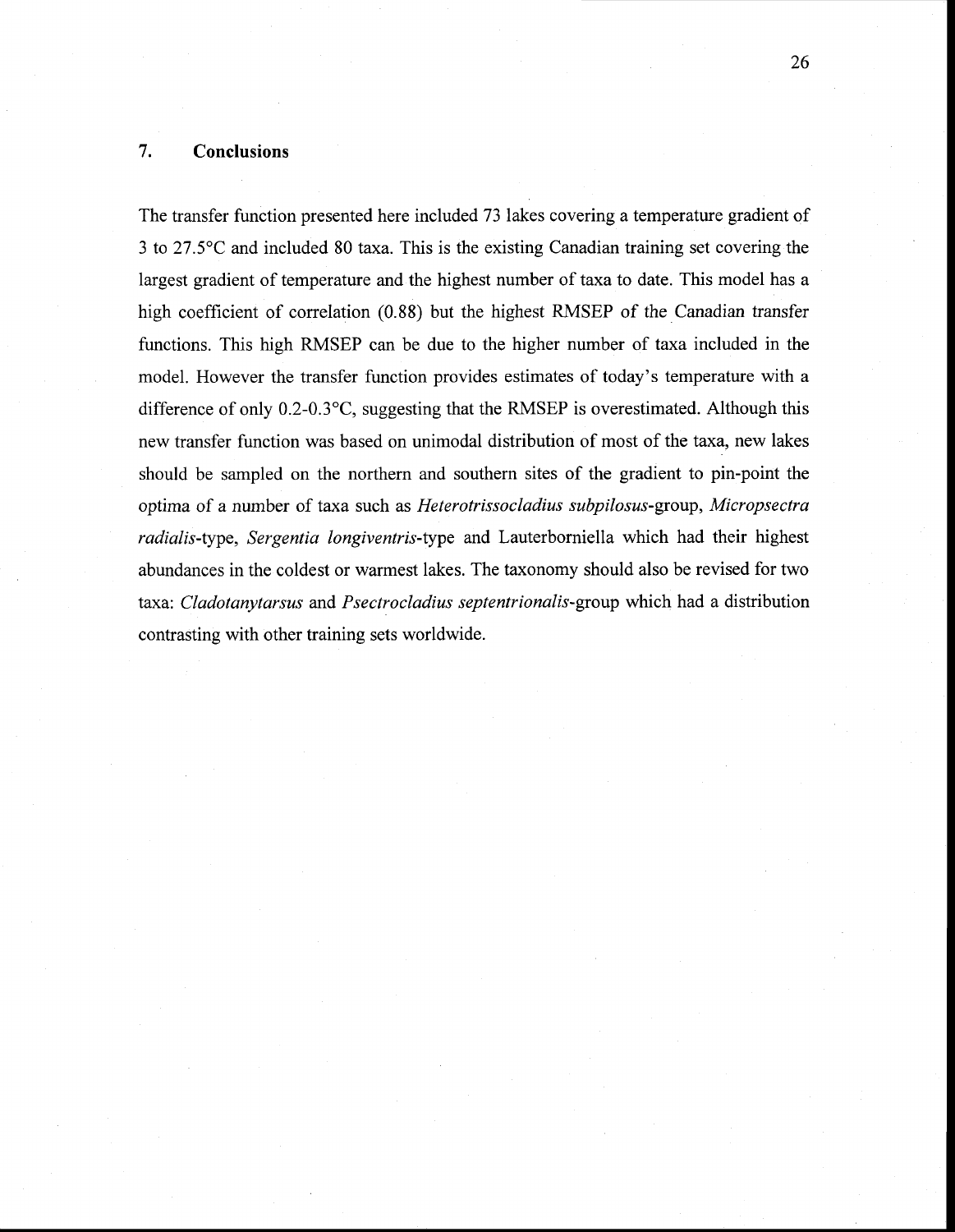# **8. Acknowledgements**

1 would like to thank Pierre Francus for sampling lakes on Ellesmere Island, Emilie Saulnier-Talbot and Marie-André Fallu for the use of their slides for the lakes in northern Québec/Labrador and Nicolas Rolland for the use of his data. This research was possible with funding from NSERC.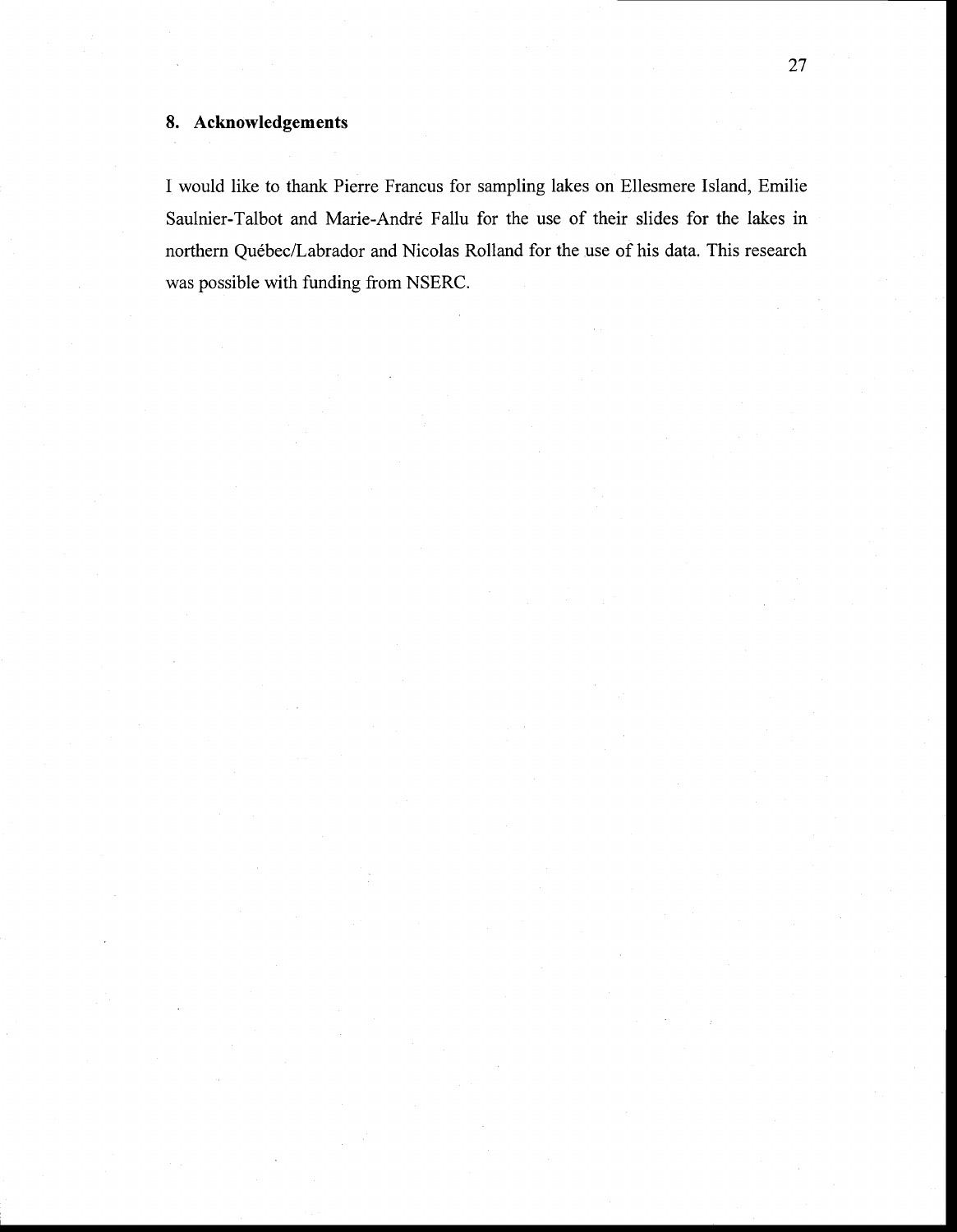## **9. References**

Barley, E.M., Walker, I.R, Kurek, l, Cwynar L.C., Mathewes, R,W., Gajweski, K., Finney, B.P. 2006. A northwest North American training set: distribution of freshwater midges in relation to air temperature and lake depth. *Journal of Paleolimnology* 36: 295- 314

Brooks S.l, Birks, H.IB. 2000. Chironomid-inferred late-glacial and early-Holocene mean July air temperatures for Krâkenes Lake, western Norway. *Journal of Paleolimnology 23:77-89* 

Brooks S.l, Birks, H.J.B. 2001. Chironomid-inferred air temperatures from late-glacial and Holocene sites in north-west Europe: progress and problems. *Quaternary Science Reviews* 20: 1723-1741

Brooks, S.l, Langdon, P.G. and Heiri, O. 2007. The identification and use of Palaearctic Chironomidae larvae in palaeoecology. QRA Technical Guide No. 10, Quaternary Research Association, 276 pp.

Brooks, S.l, Udachin, V., Williamson, B. 2005. Impact of copper smelting on lakes in the southern Ural Mountains, Russia, inferred from chironomids. *Journal of Paleolimnology* 33: 229-241

Brundin, L. 1956. Zur Systematic der Orthocladiinae (Dipt. Chironomidae). Report of the Institute of Freshwater Research, Drottningholm 37: 5-185

Cranston, P.S., Oliver, D.R, Saether, O.A. 1983. The larvae of the Orthocladiinae (Diptera: Chironomidae) of the Holarctic region. Keys and diagnoses. *Entomologica Scandinavica Supplement* 19: 149.291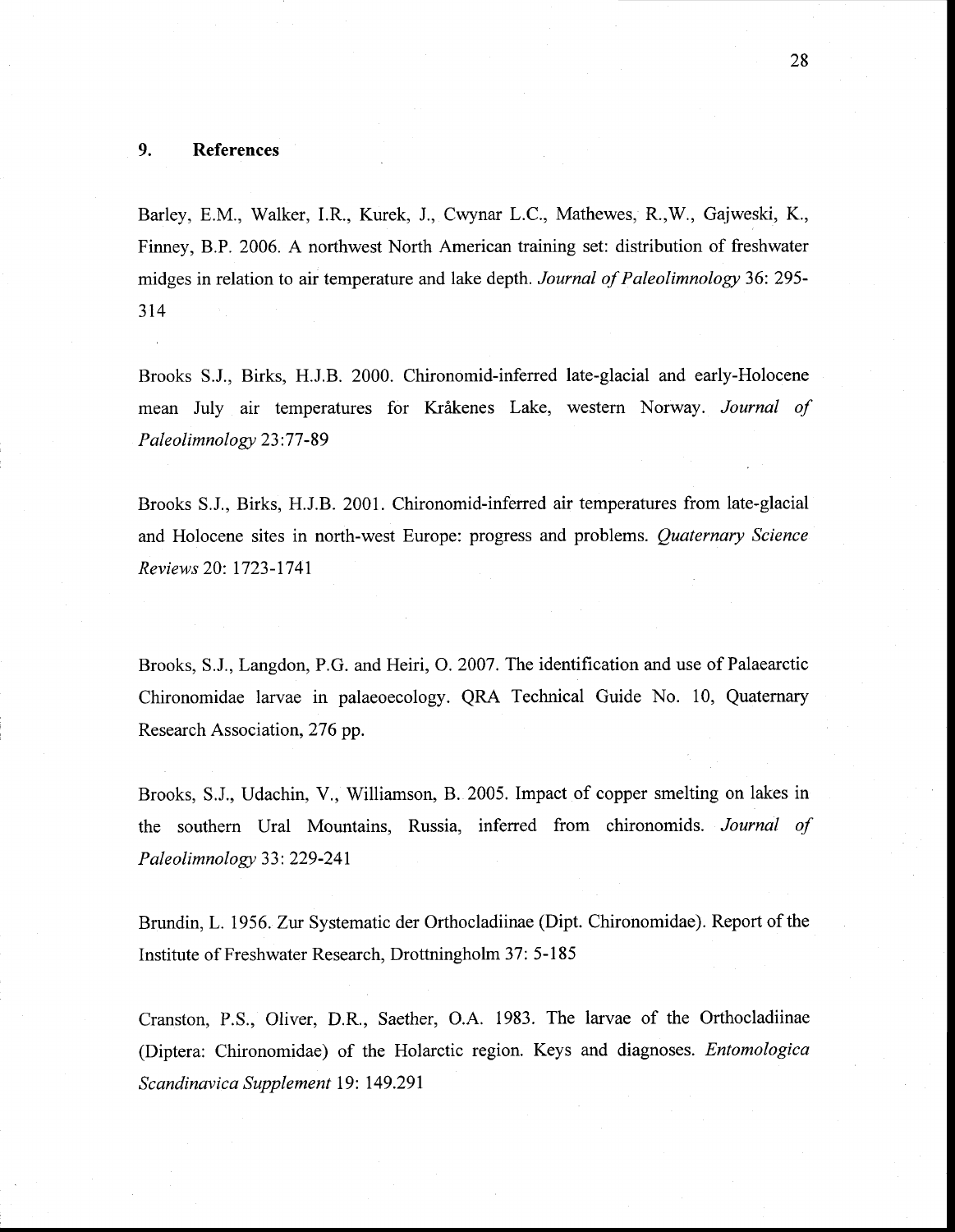Francis, D.R, Wolfe A.P, Walker, I.R, Miller, G.H. 2006. lnterglacial and Holocene temperature reconstruction based on midge remains in sediments of two lakes from Baffin Island, Nunavut, Canada. *Palaeogeography, Palaeoclimatology, Palaeoecology*  236: 107-124

Fallu, M.-A., Pienitz, R., Walker, I.R., Lavoie, M. 2005. Paleolimnology of a shrubtundra lake and response of aquatic and terrestrial indicators to climatic change in arctic Que'bec, Canada. *Palaeogeography, Palaeoclimatology, Palaeoecology* 215: 183-203

Gajewski, K., Bouchard, G., Wilson, S.E., Kurek, J., Cwynar, L.C. 2005. Distribution of Chironomidae (Insecta: Diptera) head capsules in recent sediment of Canadian arctic lakes. *Hydrobiologia* 549: 131-143

Heiri, O. 2001. Holocene palaeolimnology of Swiss mountain lakes reconstructed using subfossil chironomid remains: past climate and prehistoric human impact on lake ecosystems. PhD thesis, University of Bern, Bern, Switzerland

Heiri, O., Lotter, A.F., Hausmann, S., Kienast, F. 2003. A chironomid-based Holocene . summer air temperature reconstruction from the Swiss Alps. *The Holocene* 13: 477-484

Juggins, S. 2003. C2 data analysis, version 1.5.1. University of Newcastle, Newcastle, UK.

Larocque, 1. 2001. How many chironomid head capsules is enough? A statistical approach to determine sample size for paleoclimatic reconstruction. *Palaeogeography*, *Palaeoclimatology, Palaeoecology* 172 : 133-142.

Larocque, 1., Rolland, N. 2006. Le guide visuel des chironomids sub-fossiles, du Québec à l'île d'Ellesmere, INRS rapport de Recherche R-900, ISBN 2-89146-430-3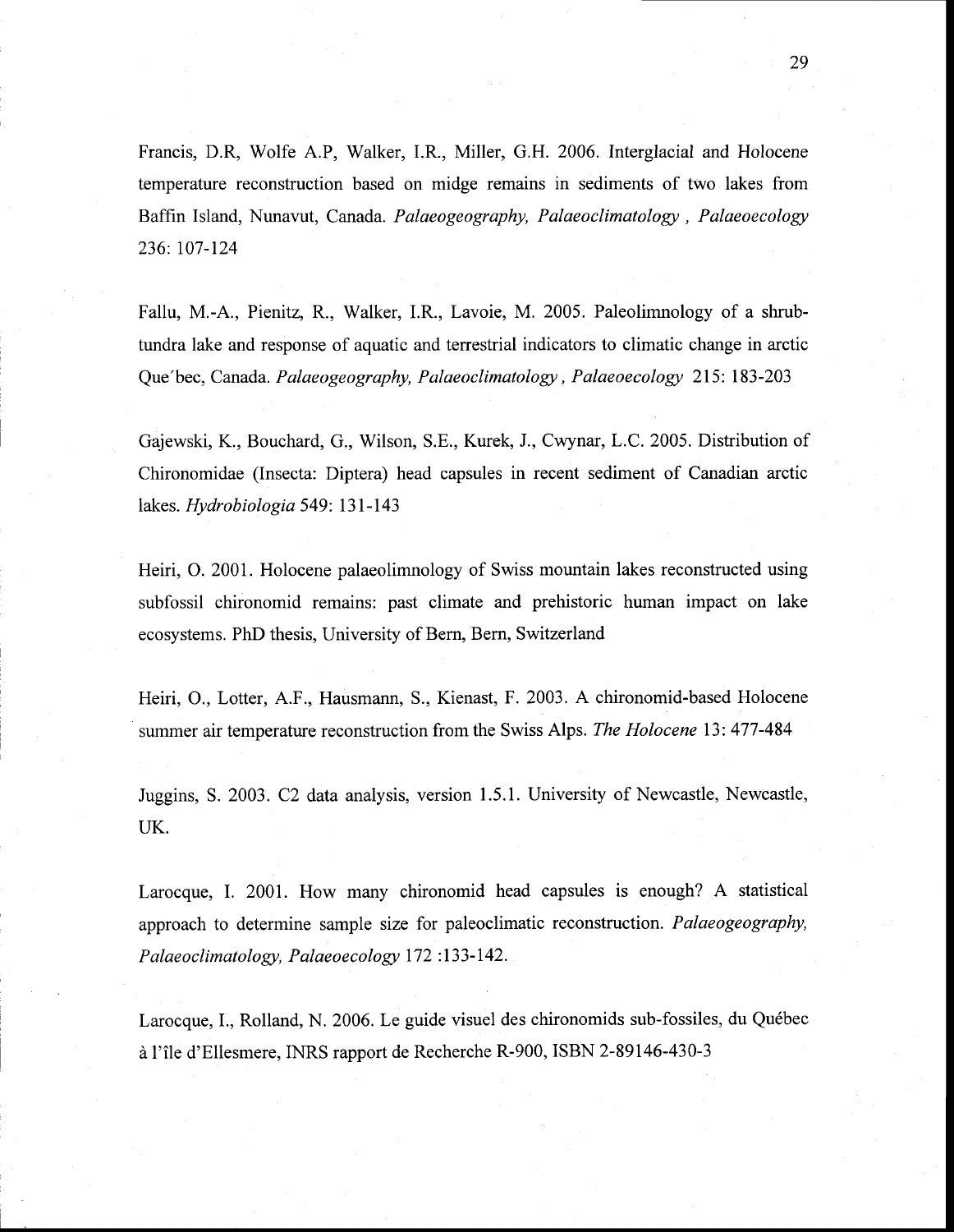Larocque, L, Hall, R.1., Grahn, E. 200l. Chironomids as indicators of climatic and environrnental change: A 100-lake training set from a subarctic region of northern Sweden (Lapland). *Journal of Paleolimnology* 26: 307-322.

Larocque, L, Pienitz, R., Rolland, N. 2006. Factors influencing the distribution of chironomids in lakes distributed along a latitudinal gradient in northwestern Québec, Canada. *Canadian Journal of Fisheries and Aquatic Sciences.* 63: 1286-1297

Larocque, I., Grosjean, M., Heiri, O., Bigler, C., Blass, A. Online. Comparison between chironomid-inferred July temperatures and meteorological data AD 1850-2001 from varved Lake Silvaplana, Switzerland. *Journal of Paleolimnology* 

Leps, l, Smilauer, P. 2003. Multivariate analysis of ecological data using CANOCO. Cambridge University Press, Cambridge, UK.

Olander, H., Birks, H.J.B., Korhola, A. and Blom, T. 1999. An expanded calibration model for inferring lake water and air temperatures from fossil chironomid assemblages in northern Fennoscandia. *The Holocene* 9: 279-294

Oliver, D.R. , Roussel, M.E. 1983. The insects and arachnids of Canada, part II. The genera of larval midges of Canada. Agriculture Canada, Publication 1746, 263 pp.

Porinchu, D.F, Rolland, N., Moser, K.A. in press. Development of a chironomid-based air temperature inference model for the central Canadian Arctic. *Journal of Paleolimnology* 

Porinchu, D.F., MacDonald, G.M., Bloom, A.M., Moser, K.A. 2002. The modern distribution of chironomid sub-fossils (Insecta: Diptera) in the Sierra Nevada, California: Potential for paleoclimatic reconstructions. *Journal of Paleolimnology* 28: 355-375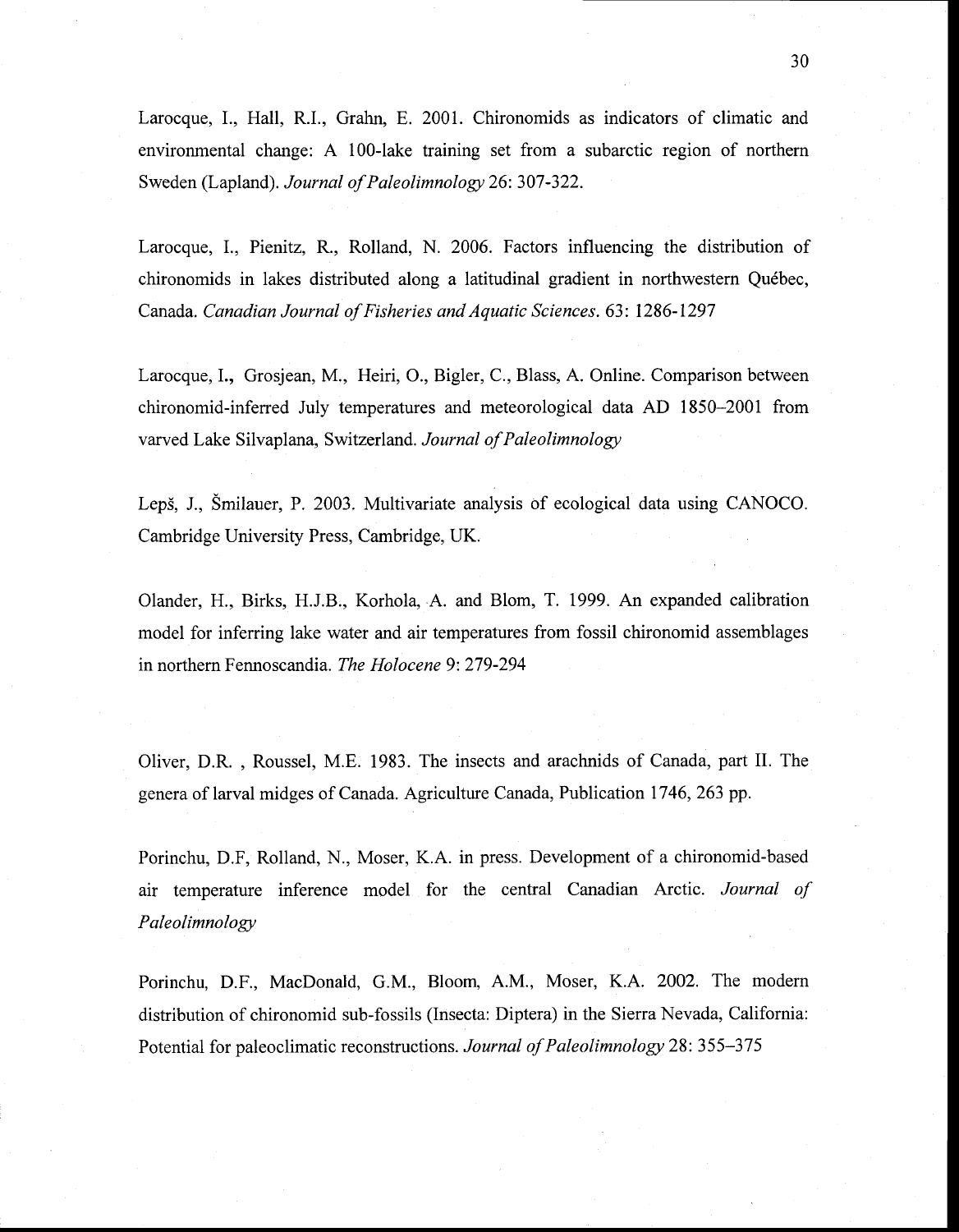Porinchu, D. F., Moser, K.A., Munroe, l 2007. Development of a Midge-based Summer Surface Water Temperature Inference Model for the Great Basin of the Western United States. *Arctic, Antarctic and Alpine Research* 39: 566-577

Raddum, G.G., Saether, D.A. 1981. Chironomid communities in Norwegian lakes with different degrees of acidification. Verhandlungen der Internationalen *Vereinigung für Theoretische und Angewandte Limnologie* 21: 399-405

Rolland N., Larocque L, Francus P., Pienitz R, Laperrière L. in press. Evidence for a warmer period during the 12th and 13th century from chironomid assemblages in Southampton Island, Nunavut, Canada. *Quaternary Research* 

Rolland, N., Larocque, L, Francus, P., Pienitz, R. 2008. Holocene climate inferred from biological (Diptera: Chironomidae) analyses in a Southampton Island (Nunavut, Canada) lake. *The Holocene* 18: 229-241

Saulnier-Talbot, E., Leng, M.J., Pienitz, R 2007. Recent climate and stable isotopes in modern surface waters of northernmost Ungava Peninsula, Canada. *Canadian Journal of Earth Sciences* 44: 171-180

Walker, I.R., Mathewes, R.W. 1989a. Chironomidae (Diptera) remains in surficial lake sediments from the Canadian Cordillera: analysis of the fauna across an altitudinal gradient. *Journal ofPaleolimnology* 2: 61-80

Walker, 1.R, Mathewes, RW. 1989b. Much ado about dead Diptera. *Journal of Paleolimnology* 2: 19-22.

Walker, I.R., Levesque, A.J., Cwynar, L.C., Lotter, A.F. 1997. An expanded surfacewater palaeotemperature inference model for use with fossil midges from eastern Canada. Journal of Paleolimnology 18: 165-178